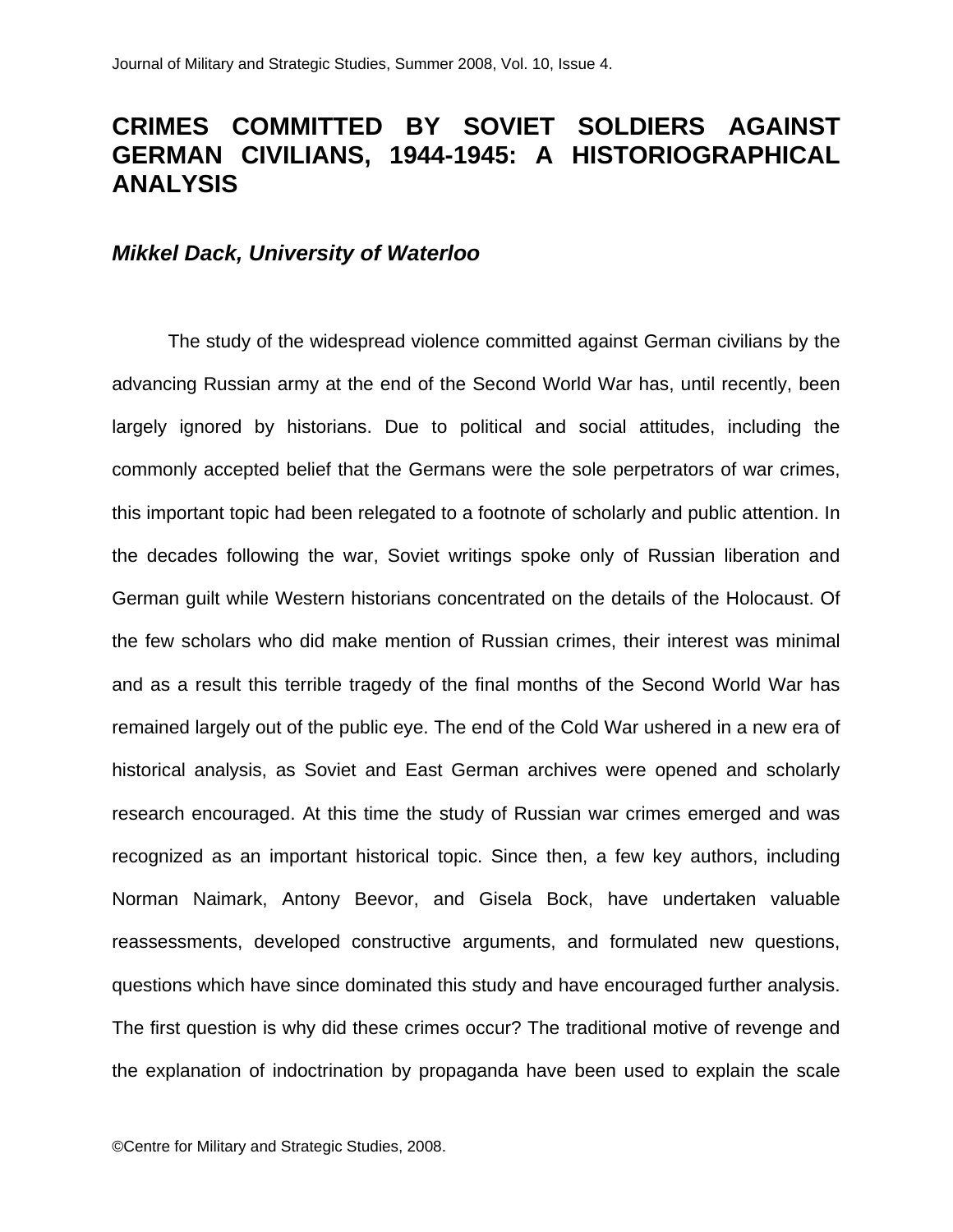and reported cruelty of these crimes, as have new and more original causal theories, such as a lack of officer disciple and the consequences of sexual suppression. The second question is how the women victims are to be perceived? In this debate, a select group of historians have argued that German women should not be classified wholly as "victims" due to the strong support they gave to the Nazi regime. The final question which has dominated recent study is the more generalized debate of where the blame should fall? In the face of the widespread brutal nature of these crimes, it has proven difficult for academics to maintain a scholarly detachment in their analysis. This has resulted in either a blanket condemnation of the Soviets for these horrendous crimes or a whitewash of their role due to the much more dramatic German war crimes. In the past, historians have struggled to assert their argument while maintaining an unbiased assessment. Despite the increased interest in this subject and these questions since the end of the Cold War, there is much additional analysis to be undertaken on the study of Russian crimes committed against German civilians. These arguments and discussions have only begun to develop and there is still considerable room for further examination and innovative reassessment.

The Eastern Front was the largest and bloodiest campaign in the history of warfare.<sup>[1](#page-1-0)</sup> The outcome of the Second World War was decided not in Normandy or at the Bulge, but on the vast eastern plains of the Ukraine and Russia. Hitler's unwavering determination to achieve *Lebensraum* led to an intractable war, one in which retreat and surrender were intolerable. Within this context, Wehrmacht soldiers, fuelled by ideological and racial aims and immersed in the most treacherous of conditions, fought

--------------

<span id="page-1-0"></span><sup>1</sup> Albert Seaton, *The Russo-German War 1941-45* (New York: Praeger, 1971), p. 586.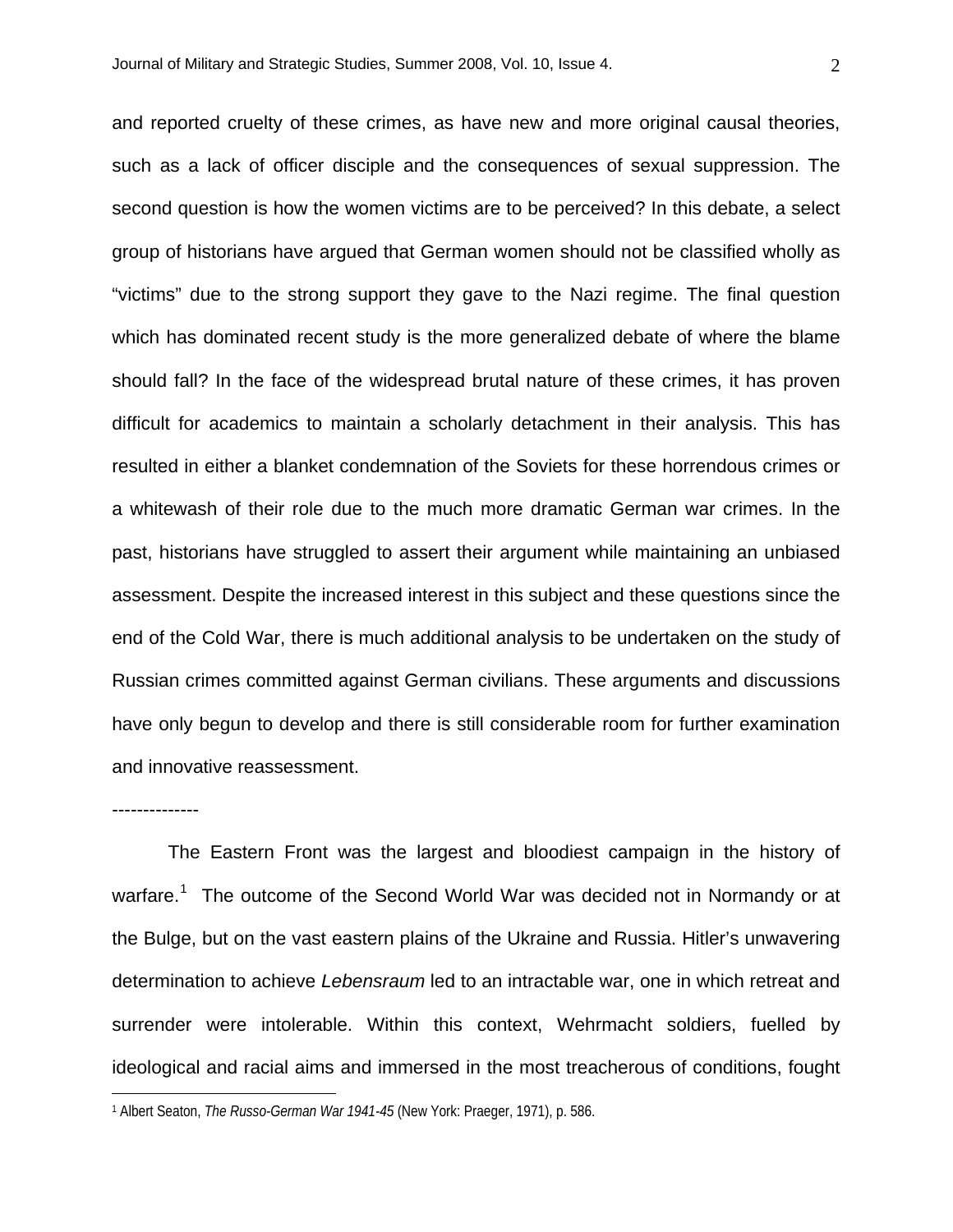a vicious and brutalized war. Crimes and atrocities committed against civilians were commonplace throughout the German offensive. While the infamous *Einsatzgruppen* and *Schutzstaffel* (SS) instigated a program of systematic murder and genocide, regular German troops often committed crimes against civilian populations. Soviet citizens faced not only the traditional wrath of conquers, but also a regime determined from the onset on enslaving and annihilating the local population. What resulted was a whirlwind of violence and hatred inflicted by German soldiers on innocent civilians. Atrocities were often indiscriminate, in some cases entire towns were burnt to the ground, their inhabitants murdered and women raped. $2$  German treatment of Soviet prisoners of war (POWs) proved just as tragic. The *blitzkrieg* had led to the surrender of millions of Russian soldiers and their internment proved costly to the Nazis rapid drive east. As a result, due to extreme maltreatment and starvation, approximately 3.3 million Soviet prisoners died in German camps on the Eastern Front.<sup>[3](#page-2-1)</sup> By the time German forces had reached Moscow and Stalingrad they had left in their path a trail of death and destruction. Villages along the German offensive were devastated and Soviet civilians had become all too familiar with crimes of torture, rape, and murder.

With the German defeat at Stalingrad in February 1943, the war in the east took a dramatic turn. The Soviet army began a full-scale offensive against a tactful German retreat, engaging in major battles at Kursk, Kharkov, and in the Crimea.<sup>[4](#page-2-2)</sup> As the Red Army pushed further west towards Berlin, they regained much of the territory which had fallen under German occupation two years earlier. The evidence of the atrocities which had been committed against the civilian population was painfully apparent and it

<u>.</u>

<span id="page-2-0"></span><sup>2</sup> Tony Le Tissier, *Zhukov at the Oder: The Decisive Battle for Berlin* (Westport: Praeger, 1996), p. 147.

<span id="page-2-1"></span><sup>3</sup> Omer Bartov, *Hitler's Army: Soldiers, Nazis, and War in the Third Reich* (New York: Oxford University Press, 1991), p. 83.

<span id="page-2-2"></span><sup>4</sup> Antony Beevor, *The Fall of Berlin 1945* (New York: Viking, 2002), p. 10.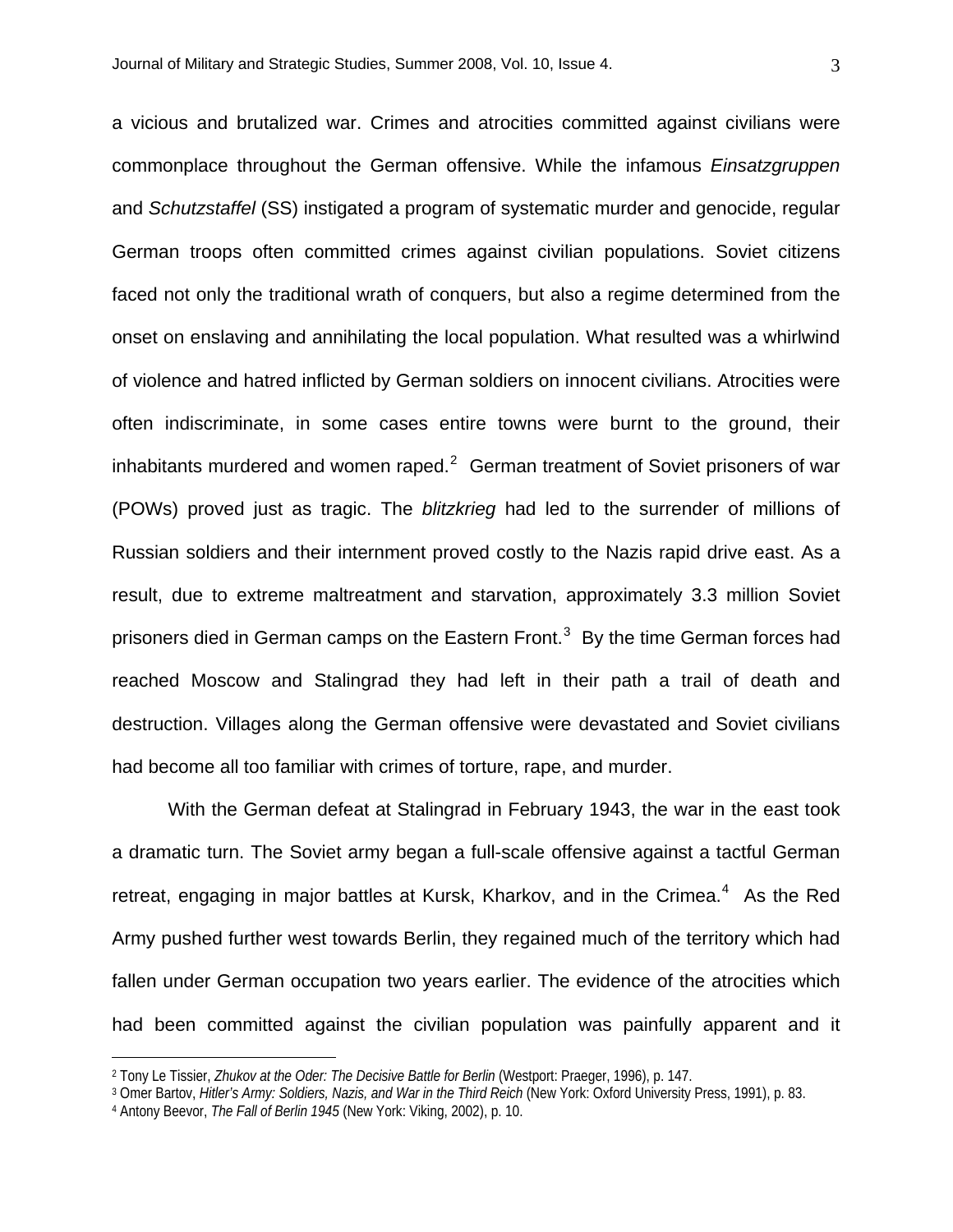resonated deeply within the minds of the Soviet troops. Many soldiers were from these conquered lands and could personally trace such crimes to their own villages and families. In one regiment of nine hundred, 158 soldiers had relatives who had been killed by German soldiers, the families of 56 had been deported, and 445 knew that their homes had been destroyed.<sup>[5](#page-3-0)</sup> The Soviet troops also liberated Nazi extermination centers such as Auschwitz, Maidanek and Treblinka, as well as numerous POW camps; these too strengthened the desire for vengeance and retribution. In January 1945, the Red Army moved into the German *Altland* and as one soldier recalled, "Things started looking very different".<sup>[6](#page-3-1)</sup> Prompted by the Soviet propagandist Ilya Ehrenburg, troops were encouraged to "Kill every German!" and embrace the fact that "The Hour of Revenge Has Struck!".<sup>[7](#page-3-2)</sup>

What resulted in these final months of the war was a degree of atrocity and bloodshed which can only be compared to that of the German crimes committed earlier. In East Prussia civilians were routinely rounded up and executed, their houses burnt, and crops and livestock destroyed. As many as 1.5 million incidences of rape are estimated to have occurred during the initial five month occupation of East Prussia alone.<sup>[8](#page-3-3)</sup> Similar events unfolded in Silesia, Pomerania and Vienna. Torture, looting, rape, and murder became a common occurrence and affected virtually every German citizen who lay in the Red Army's path. When the Wehrmacht's "defense in depth" was breached at the Seelow Heights in late April 1945, nothing stood in the way of Russian troops advancing on Berlin. In the Nazi capital, the Soviet crimes committed against

<span id="page-3-0"></span><sup>5</sup> Christopher Duffy, *Red Storm on the Reich: The Soviet March on Germany, 1945* (London: Routledge, 1991), p. 273.

<span id="page-3-2"></span><span id="page-3-1"></span><sup>6</sup> Beevor, p. 86.

<sup>7</sup> Le Tissier, p. 147.

<span id="page-3-3"></span><sup>8</sup> Beevor, p. 410.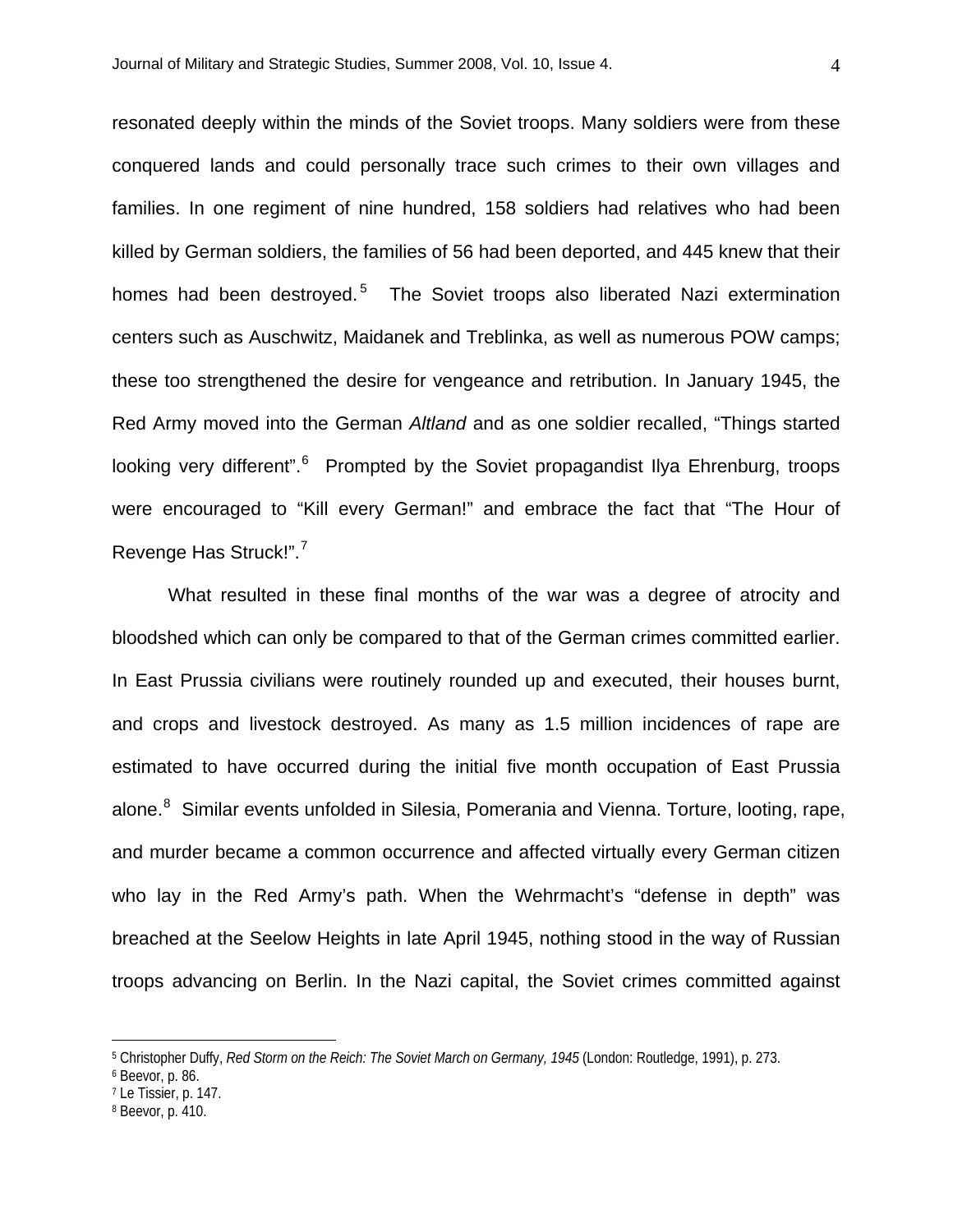German civilians culminated in one of the most devastating and tragic episodes of human brutality occurring over a limited period. As the Soviets neared the Reichstag the rear echelon troops ravaged the civilian population. With no overall central leadership and few disciplined regiments to safeguard the people, Berlin lay at the mercy of Russian soldiers. Not only were tens of thousands of non-combatant civilians killed, it is also believed that anywhere between 50,000 and 100,000 German women were raped by Soviet soldiers, 10,000 of whom died, mostly by suicide.<sup>[9](#page-4-0)</sup> Recent sources estimate that a total of two million German women were raped by Soviet soldiers during the final months of the war.<sup>[10](#page-4-1)</sup>

--------------

Today, historians recognize the Soviet crimes committed against German civilians as some of the most tragic and extreme examples of atrocities in modern warfare and yet the attention this topic has received from the academic community has been minimal, as outlined below. The reasons for such a lack of research and analysis are many, none of which come as a great surprise.

With the surrender of the German forces in early May 1945, the Allied powers descended upon Germany, dividing its territory amongst themselves and establishing military occupation governments. Although both the United States and the Soviet Union hoped to rebuild Germany and implement various aid and development programs, initial occupation was one of strict repression and heavy reparations. Germany had started the war and their portrayal as aggressors, as well as a malicious and sinful people, was strongly promoted. Any sympathetic tendencies directed towards Germany were quickly

<span id="page-4-0"></span><sup>9</sup> Beevor, p. 410.

<span id="page-4-1"></span> $10$  Ibid.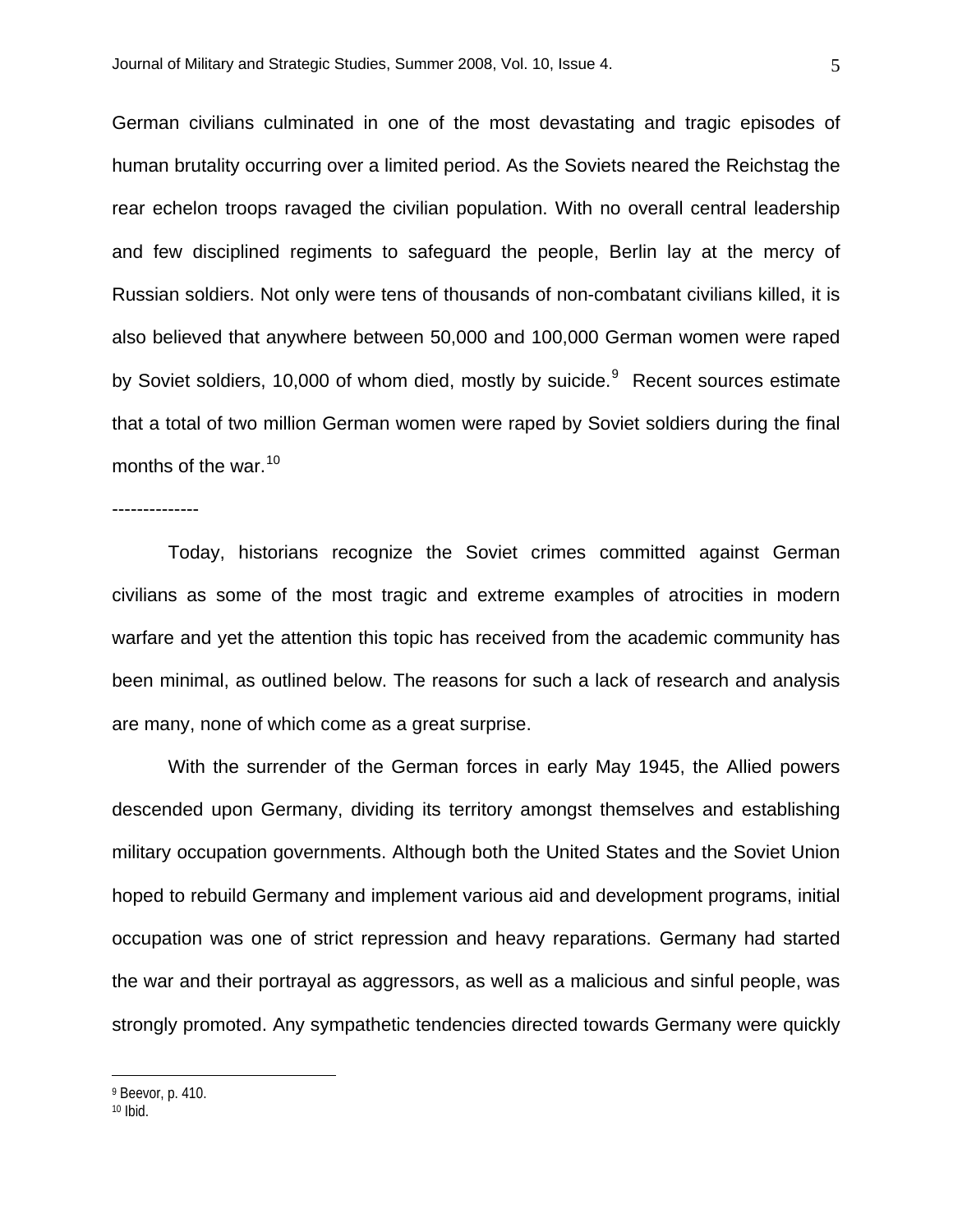struck down as there was no room for compassion for "crimes committed against criminals". This disparagement towards any opinions indicating sympathy to a German perspective would remain a strong force for more than forty years.

After the war, American and British historians invested their efforts in narrating and later analyzing the battles and conditions of the Western Front, Italy and North Africa, rarely showing interest in the "Great Patriotic War" of the east. The closest Western scholars chose to venture with regards to this "forgotten front", was in relation to such topics as the strategic bombing of German cities and the Holocaust, both of which overlooked Soviet and German military engagements and their consequences. In Eastern Europe, under Soviet influence, other factors restricted such research as Russian planners found themselves in a peculiar situation. They had arrived in Germany as conquers, causing much upheaval and suffering, although as the Cold War developed, they sought to regain German trust and rework the people into their own socialist ideology. Germans were educated on the premise that the Soviet soldiers had liberated their country from Nazi oppression and that any wrongdoings were either part of larger struggle to refute fascism or a reasonable retaliation for German crimes committed in the east. As the Cold War progressed and the new superpowers became more committed to their ideological tenets, the history of the crimes committed against German civilians receded from scholarly interest and public awareness. Western scholars chose to ignore and overlook the topic, giving interest only to the Holocaust, while Soviet writers, upholding their political and social dogmas, chose to silence and cloud the truth through propaganda and superficial claims of German guilt. Archives were closed by Soviet authorities, popular culture entrenched political and social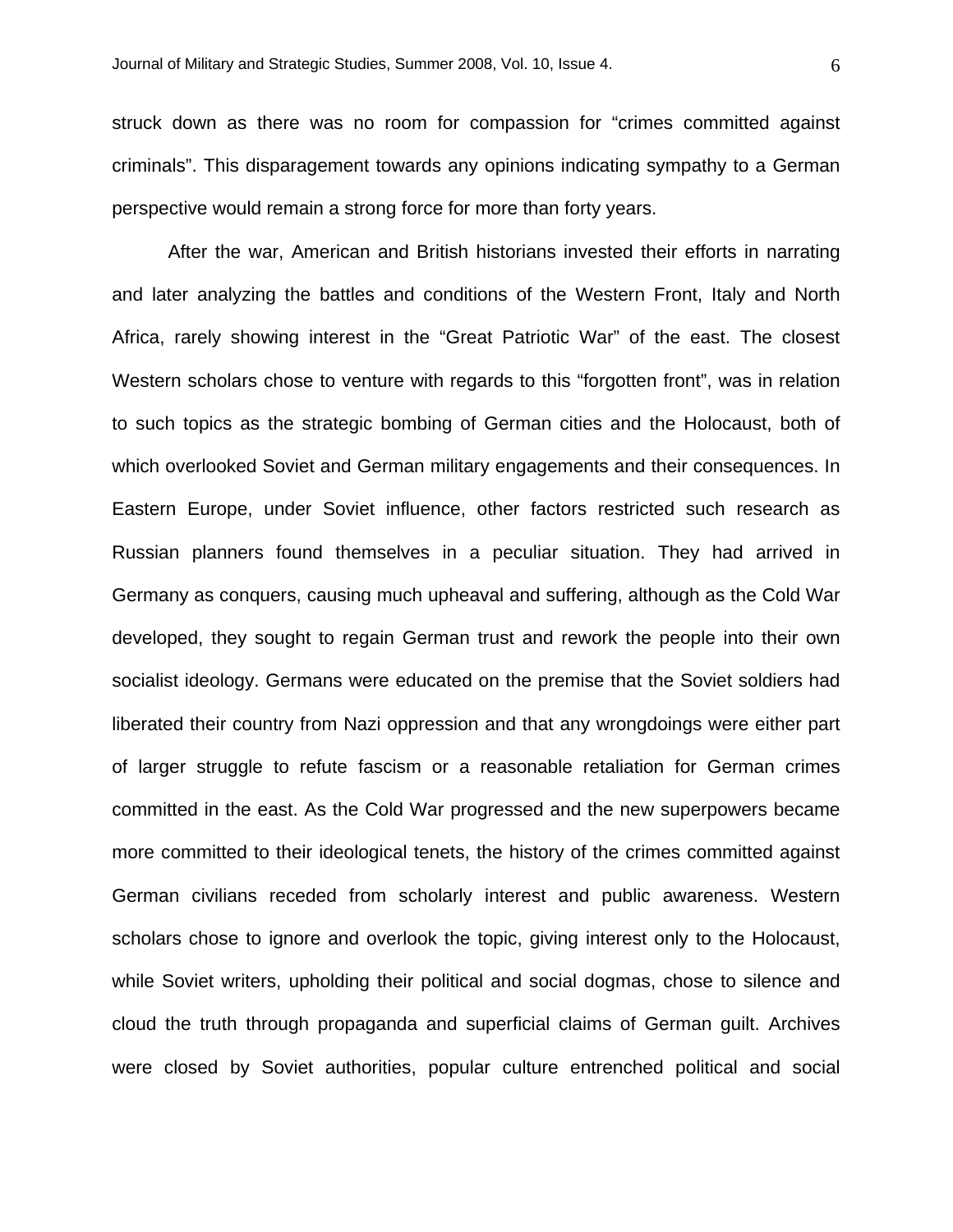stereotypes, and there was little interest in the academic study of social history; it is no surprise that this significant and tragic topic took so long to emerge on the scholarly scene.

As a result of these conditions, the first writings published about the conditions of the Eastern Front were from German and Russian scholars. Written only in their native languages and confined to strategic and military topics, these initial publications gave no mention of crimes, let alone those committed against German civilians. Historical works were instead limited to topics of strategy, tactics and military engagement. Popular books, which were later published in English and adapted to the American Foreign Military Studies Branch, included Lothar Rendulic's *Army Group South*, Günter Blumentritt's *Effects of Fortification on Strategic Planning* and Georg Guenther Drange*'s Small-Unit Tactics*. Although these publications did pose socially minded questions, such as the use of propaganda and the importance of morale, they were still presented within a military construct, never developing such themes or relating them to the tragic conditions of the Eastern Front.

The most notable of publications from this early period was a collaborated works which saw the merger of the war diaries and military handbooks of three Eastern Front German commanders; Erhard Rauss, Hans von Greiffengerg, and Waldemar Erfurth. Although originally released in German, English editions emerged in the 1940s with the intention of educating United States Army officers. In 1995 an English collection was released to the public and given the dramatic title *Fighting in Hell: The German Ordeal on the Eastern Front*. Despite its tedious detail in the depiction of the Soviet invasion of Germany and the "hostile environment" of the front, there is no mention of crimes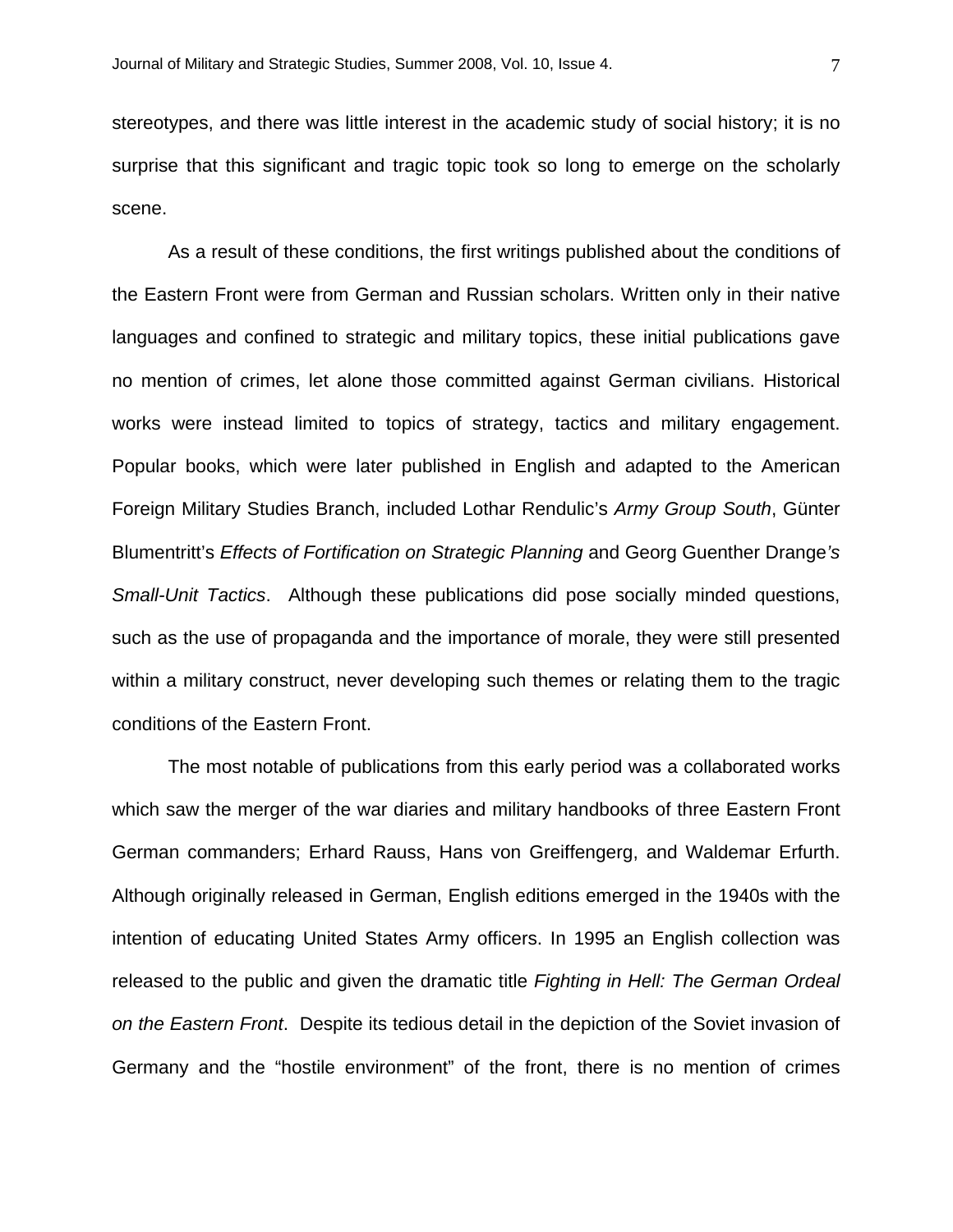committed against civilians or of the misconduct of Soviet soldiers.<sup>[11](#page-7-0)</sup> Readers see quite a contrary depiction; "…another determining factor that was introduced into the Red Army by the political commissar – unqualified obedience….systematic training, drill, and the natural inclination of the Russian soldier to uncompromising compliance, are the foundations of this iron obedience".<sup>[12](#page-7-1)</sup> This publication not only fails to mention the war crimes committed against civilian populations, on both sides, but also tends to glorify the image of the Soviet soldier, portraying them only as rightful liberators and competent opponents.

This first generation of writing was typical of the times; popular political and military history combined with Cold War ideologies and so-called "victors rights". However, this limited perception posed a great problem in the public sphere of Sovietoccupied Europe, for although the crimes committed against German civilians by Russian soldiers could be ignored in literature and in the media, it could not be as easily disregarded by the German people themselves. Hundreds of thousands of German women had been raped by Russian soldiers and tens of thousands of civilians had been murdered; the majority of Germans in the east had experienced some form of "Soviet retribution".<sup>[13](#page-7-2)</sup> No amount of literary censorship or glorified propaganda could erase these painful memories.

On 18 November 1948, Rudolph Herrnstadt, editor of the popular East German magazine *Neues Deutschland*, published an influential article entitled "*About 'the* 

<span id="page-7-0"></span><sup>11</sup> Peter Tsouras, *Fighting in Hell: The German Ordeal on the Eastern Front* (London: Greenhill Books, 1995), p. 116.

<span id="page-7-1"></span><sup>12</sup> Tsouras, p. 23.

<span id="page-7-2"></span><sup>13</sup> Atina Grossman, "A Question of Silence: The Rape of German Women by Occupation Women," *Liberators Take Liberties*  (1994), p. 46.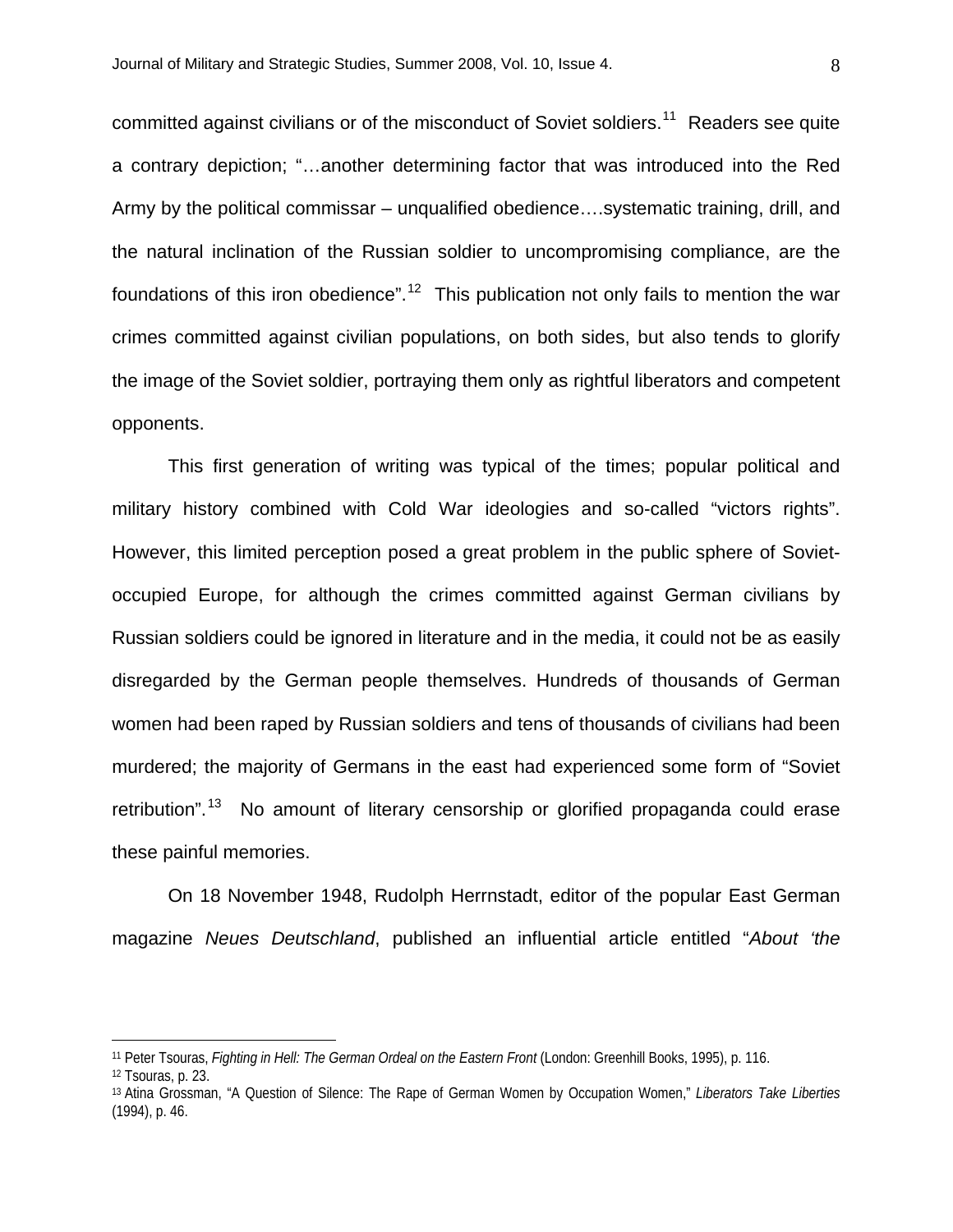*Russians' and about Us*". [14](#page-8-0) In this editorial, Herrnstadt directly criticized German citizens who felt that they had been mistreated or abused by Soviet soldiers during the final months of the war. Rather than speaking of rape directly, Herrnstadt chose the metaphor of a German girl who had had her "bike stolen by a Soviet soldier"; however, it is clear that his reference is of a much more serious crime.<sup>[15](#page-8-1)</sup> Herrnstadt defended the Russian soldier, explaining the difficult and dangerous task of expelling fascism from Germany, and that Germans, in turn, should "understand" such incidences. <sup>[16](#page-8-2)</sup> Herrnstadt's article, quite understandably, aroused angry protest and heated debate among many Germans. The Soviet occupation government quickly recognized these rising hostilities and, in hope of confirming in the eyes of the public their adherence to democratic ideals and openness, arranged a series of discussions which would address the subject of "Soviet-German relations" and the "fate of the German people after the war".<sup>[17](#page-8-3)</sup>

It would seem that a public debate on such a significant and emotional topic would result in a valuable discussion along with constructive outcomes; however, this was not the case. The speakers on the panel were all devoted members of the Soviet inspired German Socialist Unity Party (SED). Peter Steiniger, a popular professor at Berlin University, argued that, "it was the German war that turned good Soviet men into wild soldiers"<sup>[18](#page-8-4)</sup> and Alexander Abusch, a German journalist added, "Germans have no right to complain because they did nothing to prevent the war".<sup>[19](#page-8-5)</sup> The discussion

<span id="page-8-1"></span>15 Naimark, p. 136.

<span id="page-8-0"></span><sup>14</sup> Norman Naimark, "About 'the Russian' and About Us – the Question of Rape and Soviet-German Relations in the East Zone," (unpublished paper) *The Russians in Germany: A History of the Soviet Zone of Occupation, 1945-1949* (1995), p. 135.

<span id="page-8-2"></span><sup>16</sup> Ibid.

<span id="page-8-3"></span><sup>17</sup> Ibid., p. 135.

<span id="page-8-4"></span><sup>18</sup> Ibid., p. 136.

<span id="page-8-5"></span><sup>19</sup> Ibid., p. 137.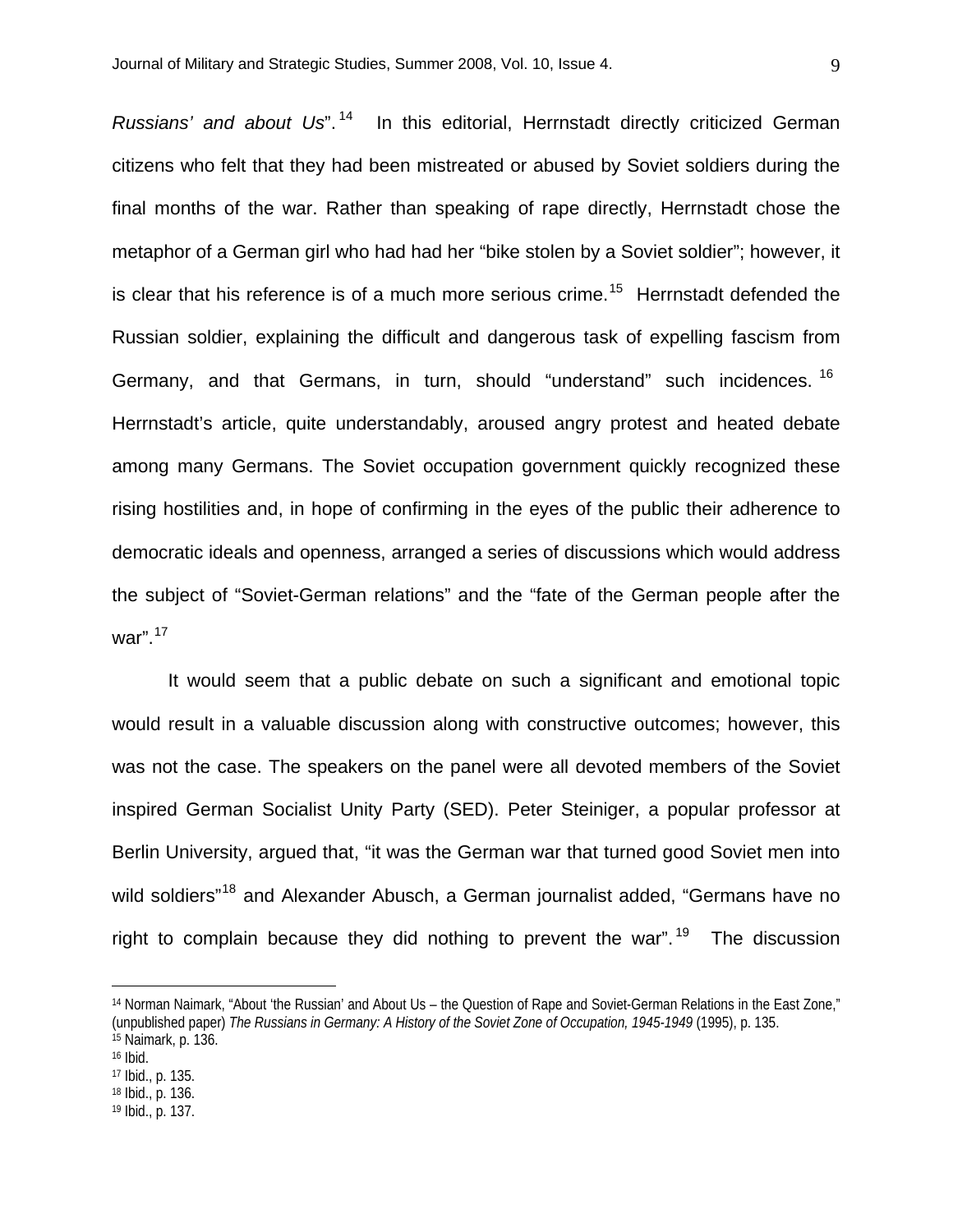concluded with a brief question and answer period. A young woman, once again using the metaphor of having her "bike stolen", spoke of her experiences after the war. The question she posed to the Panel was; what can help us overcome this disturbed relationship, that is, this fear? Herrnstadt and the other Panel members quickly dismissed her inquiry, reverting back to their more rehearsed rhetoric of German guilt and Soviet liberation.<sup>[20](#page-9-0)</sup>

Although these discussions in Berlin ended that evening, many more were organized throughout the Soviet Zone in the months that followed.<sup>[21](#page-9-1)</sup> However, never again would topics of rape and Russian crimes be mentioned; in the minds of the Soviet planners these issues were now closed for discussion. The "Herrnstadt Debates" had confirmed what the literature had already claimed, that there was no room in East German or Soviet history for such events, that these crimes were to be ignored, forgotten and repressed. After these initial publications and discussions in the late 1940s, came a long and stagnant period, one which saw little mention of German sufferings in the Second World War and of the crimes committed by Russian soldiers. Not until the early 1970s would West German and American scholars revisit these topics and challenge such well-established historical traditions.

Western scholarly interest in the Eastern Front and in German-Soviet relations was slow to develop. Early English publications were rare and covered only broad themes of warfare and military strategy. In the 1970s, as social historians began to emerge in the professional arena and their interests began to stretch beyond their own country's national experiences of the Second World War, the brutal offensive drive of

<span id="page-9-0"></span><sup>20</sup> Ibid.

<span id="page-9-1"></span><sup>21</sup> Ibid., p. 139.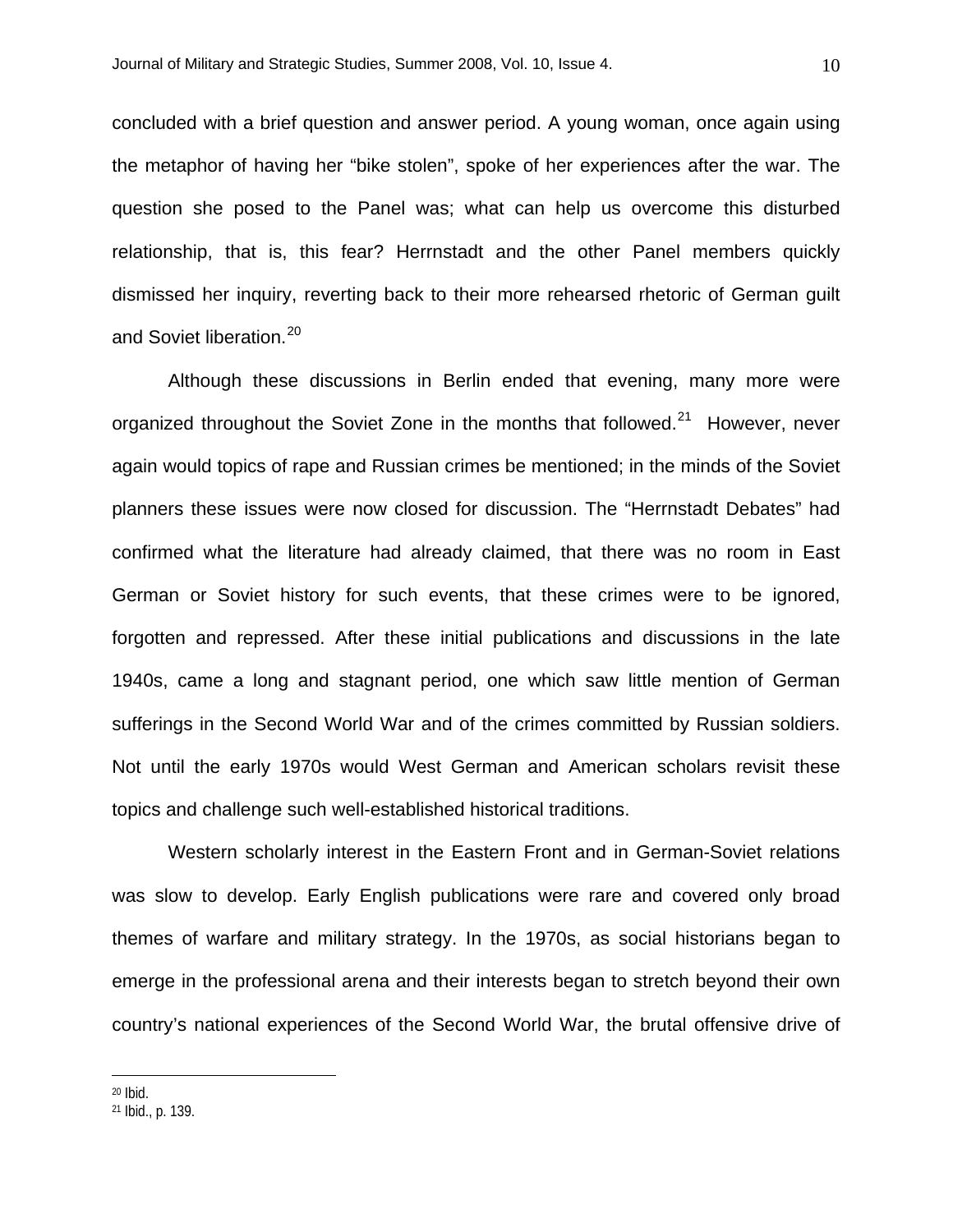the Red Army on the Eastern Front and the crimes committed against German civilians began to attract scholarly attention. These crimes, mentioned only briefly and in select publications, slowly made their way into the pages of popular historical literature. John Strawson's 1974 book *The Battle for Berlin* demonstrates this emerging shift in western scholarly acknowledgement. Written in a "traditional style", one of strategic detail and political emphasis, Strawson spends considerable time describing the character of the Eastern Front along with a meticulous account of its military engagements. Only when attempting to convey the public sentiments in Berlin during the final days of the battle does he allude to Soviet crimes; "…except for those members of the Red Army left to exact revenge for Leningrad and Kharkov or some other atrocities committed by the Nazis, there was little to recommend in the conduct of battle…the population lived in fear that they would fall into Soviet hands".<sup>[22](#page-10-0)</sup> This implied reference to Soviet atrocities can be seen in other texts of the period, such as in Albert Seaton's *The Russo-German War 1941-1945* and Erich Kuby's *The Russians and Berlin, 1945*. These works concentrate on the military aspects of the Soviet offensive and although they give mention of Russian hostility and a sense of German fear, the crimes themselves are not affirmed or described in any detail.

Gordon Craig, the renowned American historian and former president of the *American Historical Association*, further advanced this growing interest in the Soviet crimes committed against German civilians. In his best-selling book *The Germans*, Craig sets out to explain the "historical journey" that the German people have embarked upon during the past two hundred years. Interestingly enough, Craig spends little time on the events of the Third Reich and the Second World War, although, he is still unable

<span id="page-10-0"></span>22 Strawson, p. 139.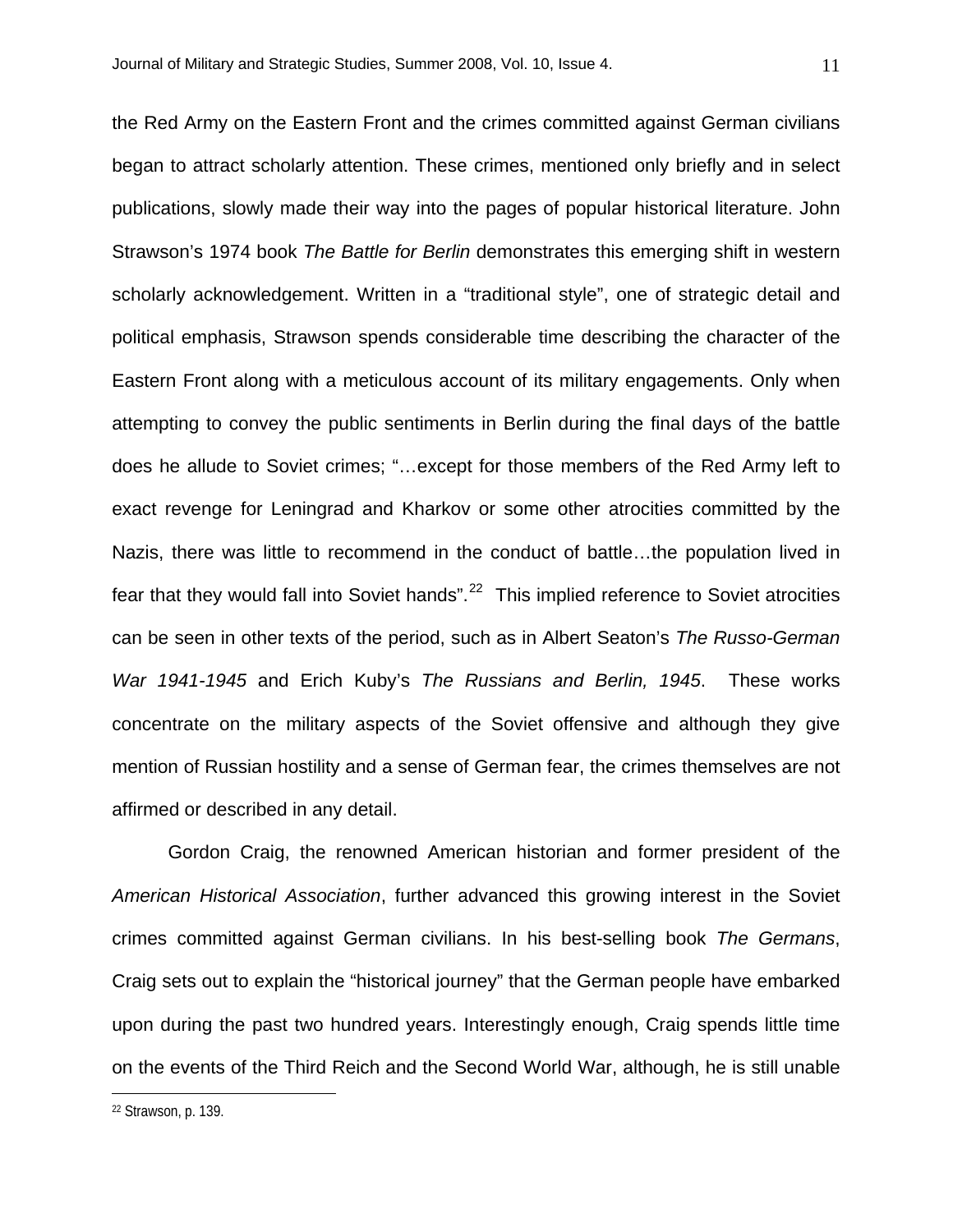to ignore such topics as the Eastern Front and the Holocaust and it is within these sections that we see the mention of Soviet crimes, writing how Soviet soldiers "…alienated [the German people] by their misconduct".[23](#page-11-0) In his 1987 article "*The War of the German Historians*", Craig again mentions the various crimes committed against German civilans in the final battles of the war. Craig should be recognized as one of the first historians to make mention of the Soviet crimes committed against civilians. Although limited in its description, it still stands as a large step in a movement towards a more collective and reasonable depiction of war crimes on the Eastern Front.

Another prominent historian who challenged such taboos and helped advance the study of this disregarded topic was Andreas Hillgruber. The West German writer made significant contributions in the study of social and cultural history and is often referred to as the foremost Third Reich historian of his time. Hillgruber's definitive work, *Germany and the Two World Wars*, also makes reference to the rape and murder of Germans, however, in his later text we see a more significant mention of these crimes. In his 1986 book entitled *Zweierlei Untergang: Die Zerschlagung des Deutschen Reiches und das Ende des europäischen Judentums*, Hillgruber highlights the sufferings of civilians in eastern Germany at the end of the war. He documents incidences such as the "gang-raping" of German women and girls, the widespread looting of stores and homes, and the horrible massacres of German civilians by the Soviet army. Hillgruber gives gruesome detail in his depiction of these crimes, describing them as an "orgy of revenge".  $24$ 

<u>.</u>

<span id="page-11-0"></span><sup>23</sup> Gordon Craig, *The Germans* (New York: Putnam Sons, 1981), p. 280.

<span id="page-11-1"></span><sup>24</sup> Andreas Hillgruber, *Germany and the Two World Wars* (Cambridge: Harvard University Press, 1981), p. 36.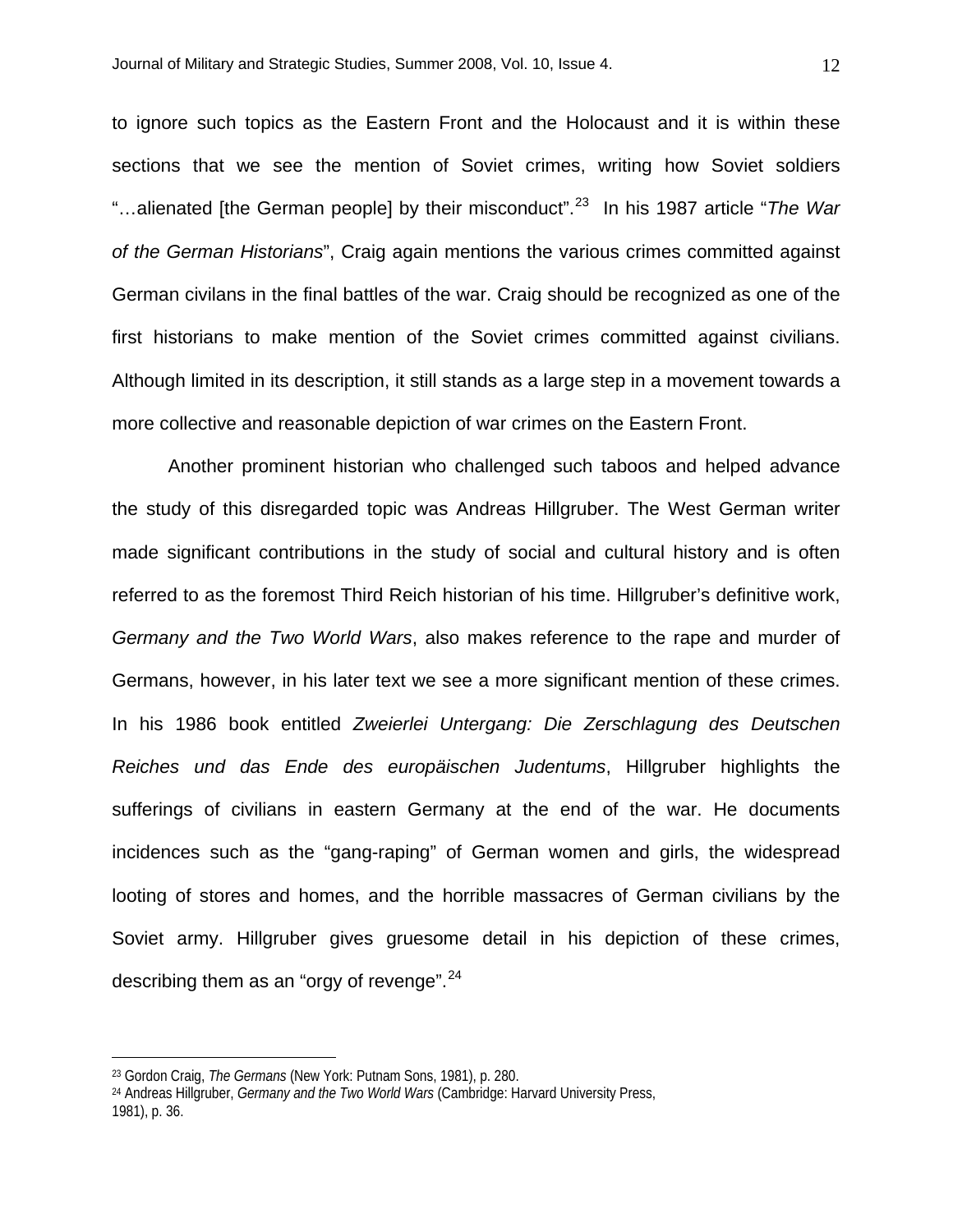These Western writings which were published in the late Cold War saw the slow and gradual mention of the Soviet war crimes committed against Germans. At first these atrocities were only alluded to, making reference to civilian fears and a Soviet desire for retribution. Soon after the crimes themselves were identified, incidences of rape and murder being acknowledged. Finally, we see a detailed account of these crimes, giving specific examples and generating a more personal depiction of the victims. The point that must be made is that although this evolving awareness did advance the study of the topic, it was limited only to a small number of historians and was far from being part of a popular trend. Individuals like Strawson, Craig and Hillgruber, despite their established reputations, were among the few writers who gave any mention of these crimes. The majority of the literature on the Eastern Front and the German perspective was still dominated by military and strategic topics and any mention of war crimes or civilian sufferings tended to fall within the realm of the Jewish Holocaust. The study of Russian crimes committed against German civilians was still restricted by the same factors that had been established at the end of the war: Soviet and GDR archives remained closed, historical interests continued to rest on the Western Front, and German sympathy was still viewed with a critical and suspicious eye.

--------------

When the Berlin Wall was brought down in 1989-1990, so was the shadow that had been cast over the archives of Eastern Europe for more than forty years. Scholars from the United States, Britain, Germany, and Russia all rushed to take advantage of this vast untapped historical resource. Historians, now with the documents and sources to facilitate their research, began to reevaluate and uncover the details of the final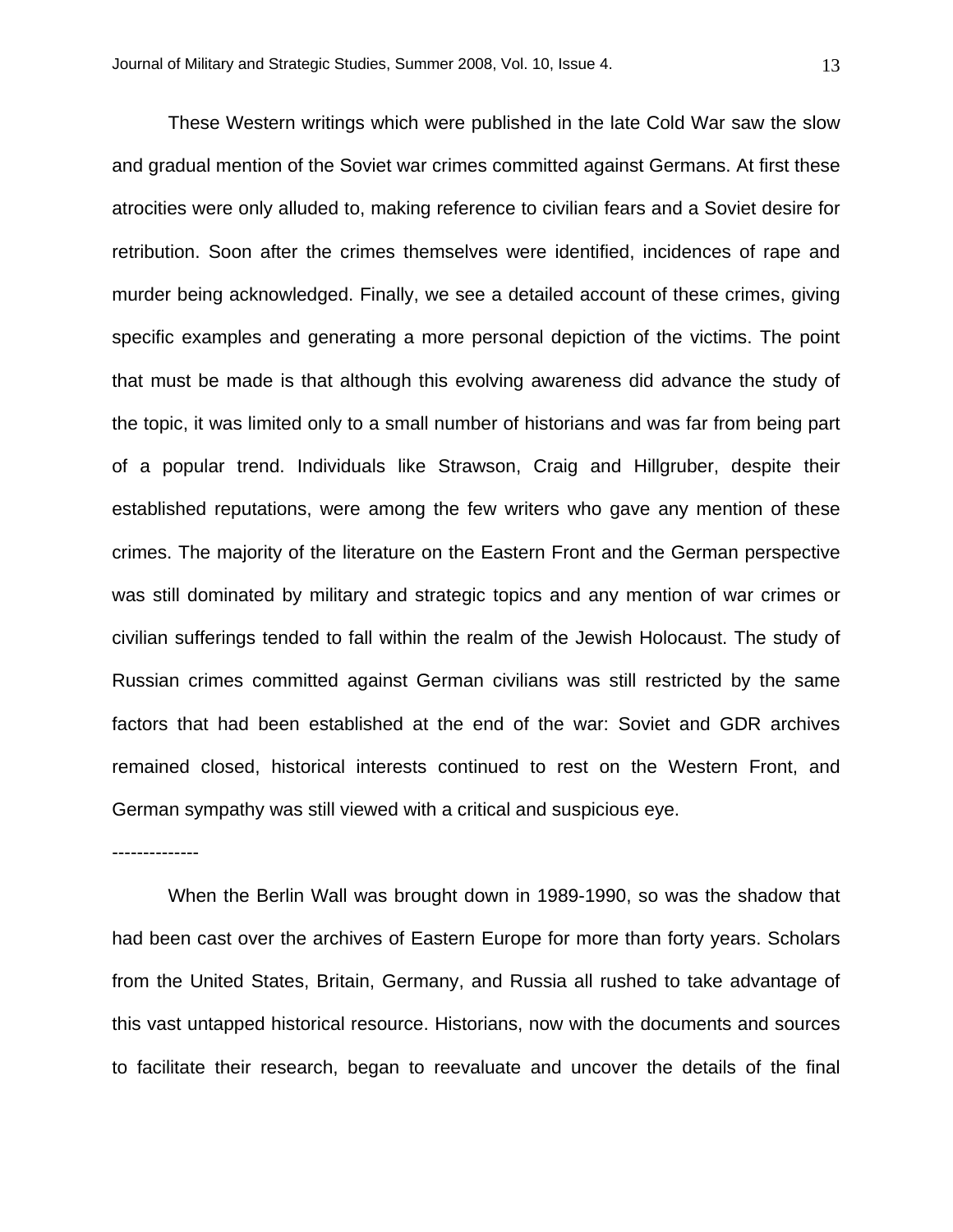months of the Second World War and the military occupation of eastern Germany. However, there were still many obstacles which stood in the way of these eager historians and socially-minded writers, as the Russian archives which had been opened for private scholarly study bore many limitations. Language restrictions slowed research as did the often uncooperative Russian administration; however, the most substantial drawback was the state of the archives themselves. Even though many documents had been made available, the Russian archival system proved considerably complex and difficult to understand.<sup>[25](#page-13-0)</sup> There was no clear or orderly filing system and historians found it extremely difficult to locate relevant documents.

Despite such obstacles, many historians benefited significantly from these newly released sources. As the taboo against showing sympathy to the Germans weakened, with the popular rise of social history amongst academics, and with the saturation of Holocaust literature, the stage was set for the in-depth study of the Soviet war crimes which had been committed against German civilians. The 1990s saw an explosion of literature on the topic of German-Soviet relations, including the conditions of the Eastern Front and the atrocities which accompanied it. Throughout the last fifteen years a new and valuable historiography has emerged, one which has produced substantial scholarly study and has posed new questions with regards to this topic. In the past, this discussion had been centered on the simple acknowledgment of Soviet war crimes, occasionally asking the question: did the Germans deserve it? (This of course was almost always responded with a unanimous 'yes'). However, with this new influx of scholarly works, three new questions have come to dominate the debate on this topic:

<span id="page-13-0"></span><sup>25</sup> Rolf-Dieter Müller and Gerd R.Ueberschar, trans., *Hitler's War in the East 1941-1945, Critical Assessment* (Oxford: Berghahn, 1997), p. vii.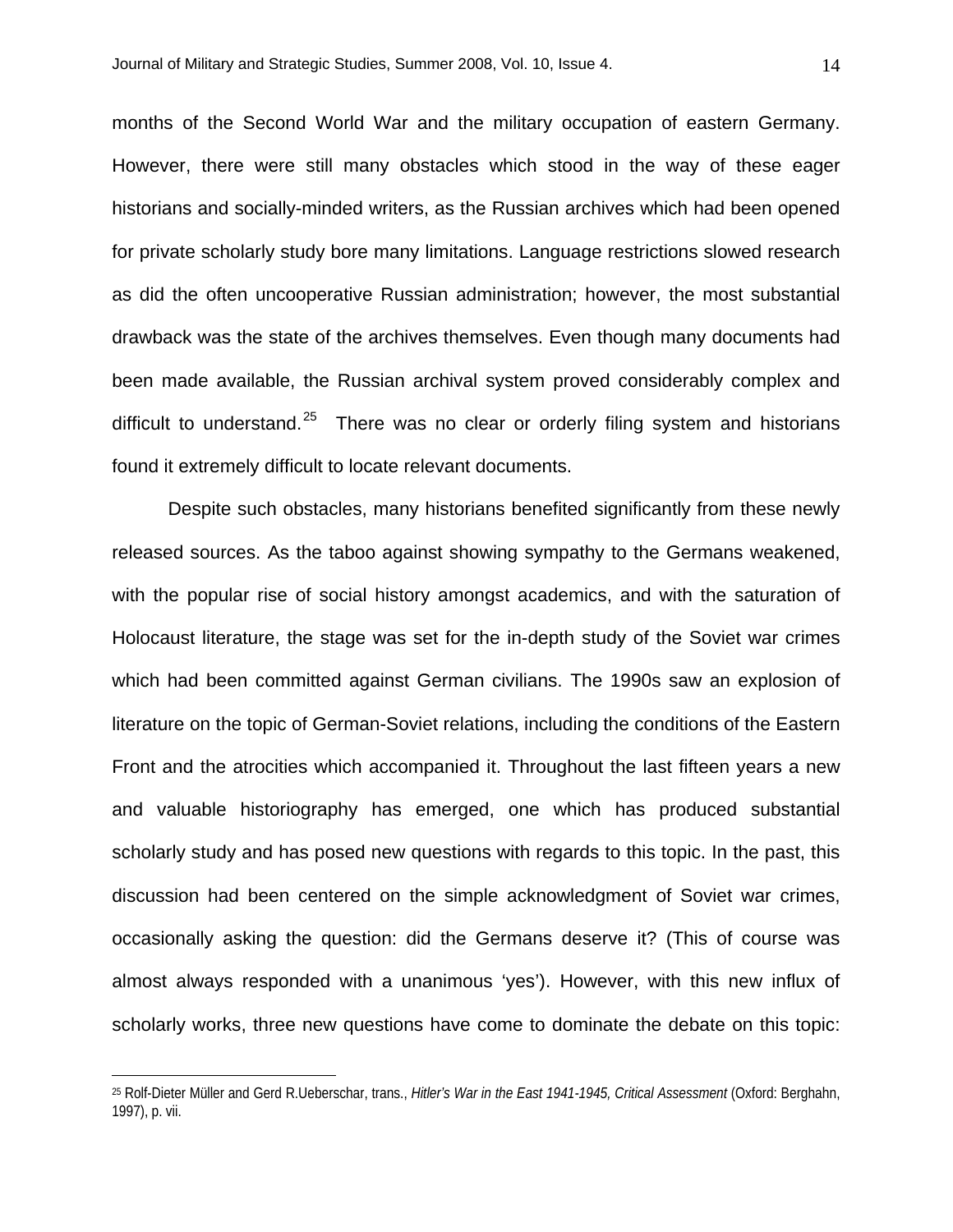Why did these crimes occur? How are the victims of rape to be perceived? And, where does the blame fall? It seems that these three questions lie at the center of the study of Soviet war crimes and it is in the context of their debate that this topic has become a more popular subject for scholarly study.

--------------

Before I outline the constructs of these central questions, I must first acknowledge three key publications, for it is with these particular works that the awareness of Soviet war crimes and German civilian sufferings have been fully appreciated. All three authors embodied this new generation of post-Cold War archivists and socially conscious historians. The first is Omer Bartov's work *The Eastern Front, 1941-45: German Troops and the Barbarization of Warfare*. Drawing mostly from the archival sources of specific combat formations and the journals of German soldiers, Bartov gives a detailed account of the grueling conditions of the Eastern Front and the "brutalized" nature of warfare which facilitated the many atrocities and crimes inflicted by occupation soldiers. Although he does not ignore the political and military aspects of the front, Bartov's work concentrates on the psychological state of the individual soldier, examining morale, fear, racial ideology, and the impacts of propaganda. Bartov's book is a study of the German army on the Eastern Front and therefore gives little mention of Soviet war crimes, however, he does establish the context and framework upon which future analysis would be built.

The second notable publication which has helped advance this study is Norman Naimark's book *The Russians in Germany: A History of the Soviet Zone of Occupation, 1945-1949*. Naimark's ability to read both German and Russian is reflected in this well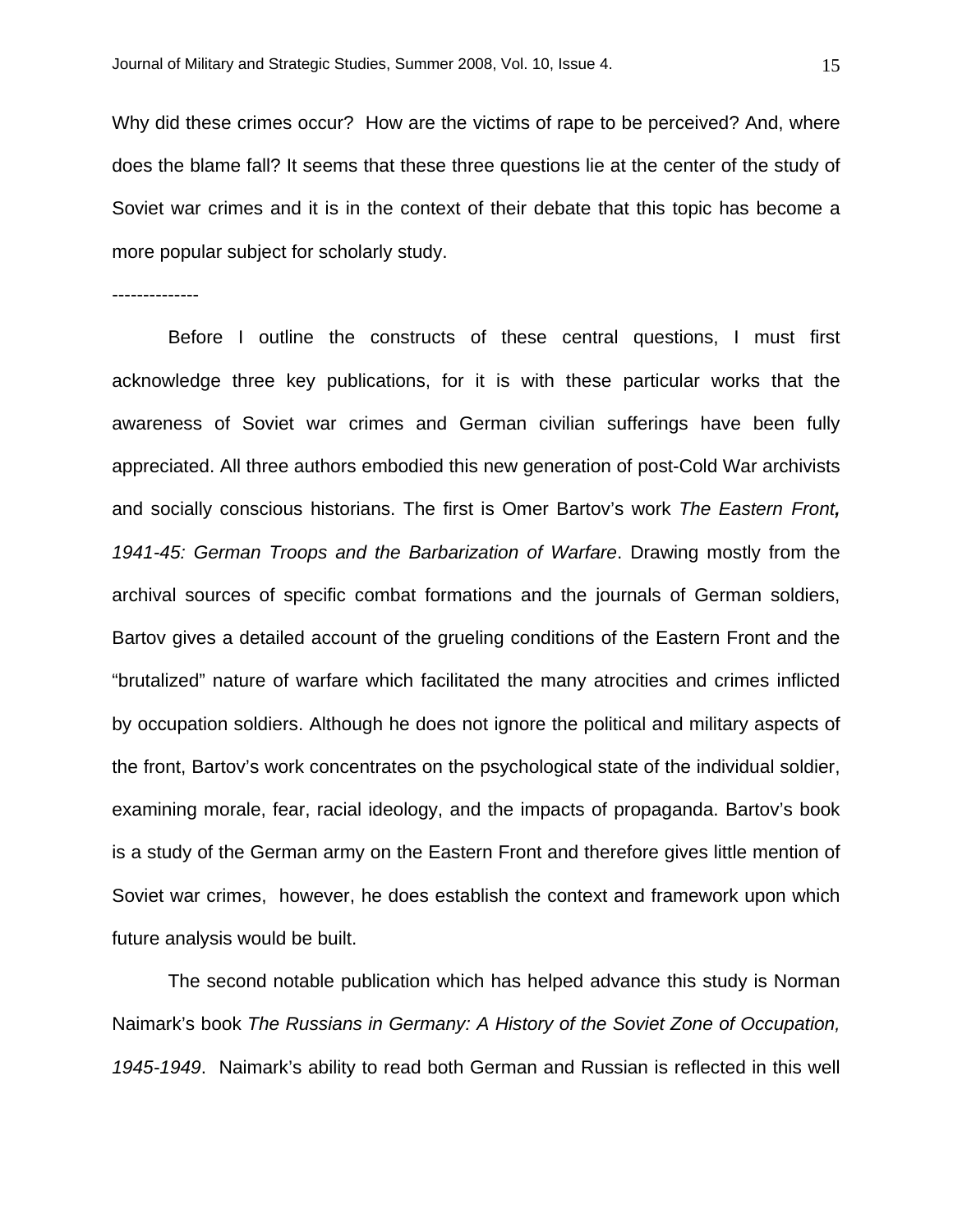researched and penetrating analysis of Soviet occupation; it is no wonder that his work is among the most citied on this subject. Although Gordon Craig was one of the first historians to mention such crimes, Naimark was the first to spend considerable time describing the many incidences of rape and murder. In his analysis he covers the entire Russian occupation period (1945-1949), however, the majority of his book portrays the initial six months, dedicating an entire chapter to the study of "Soviet Soldiers, German Women and the Problem of Rape".<sup>[26](#page-15-0)</sup> Naimark gives a detailed account of Soviet atrocities, including numerous instances taken from diaries and letters, as well as a comprehensive depiction, placing these crimes within the greater context of political, ideological and military history. Norman Naimark's book was the first publication of its kind and has since acted as a work of constant reference and academic regulation.

The final publication which deserves distinct recognition is Antony Beevor's *The Fall of Berlin*. Published seven years after Naimark's work, Beevor's depiction of the final weeks of the war aroused great interest, reflected in high book sales. Although Beevor concentrates on the Battle of Berlin, he places it within the context of the final two months of the war, including details of the battles fought in East Prussia, the Seelow Heights, and at the Oder Bridgehead. He highlights not only the various strategic and military aspects of these battles, but also the social and psychological elements involved. In a very descriptive and emotional writing style, Beevor sympathizes with the German people who were victims of Russian aggression. He recounts personal stories of rape and murder, refusing to censor the horrible and often gruesome details of such crimes. Beevor's book stirred great controversy in Russia after its publication, as it was

<span id="page-15-0"></span><sup>26</sup> Norman Naimark, *The Russians in Germany: A History of the Soviet Zone of Occupation, 1945-1949* (Cambridge: Harvard University Press, 1995), p. 69.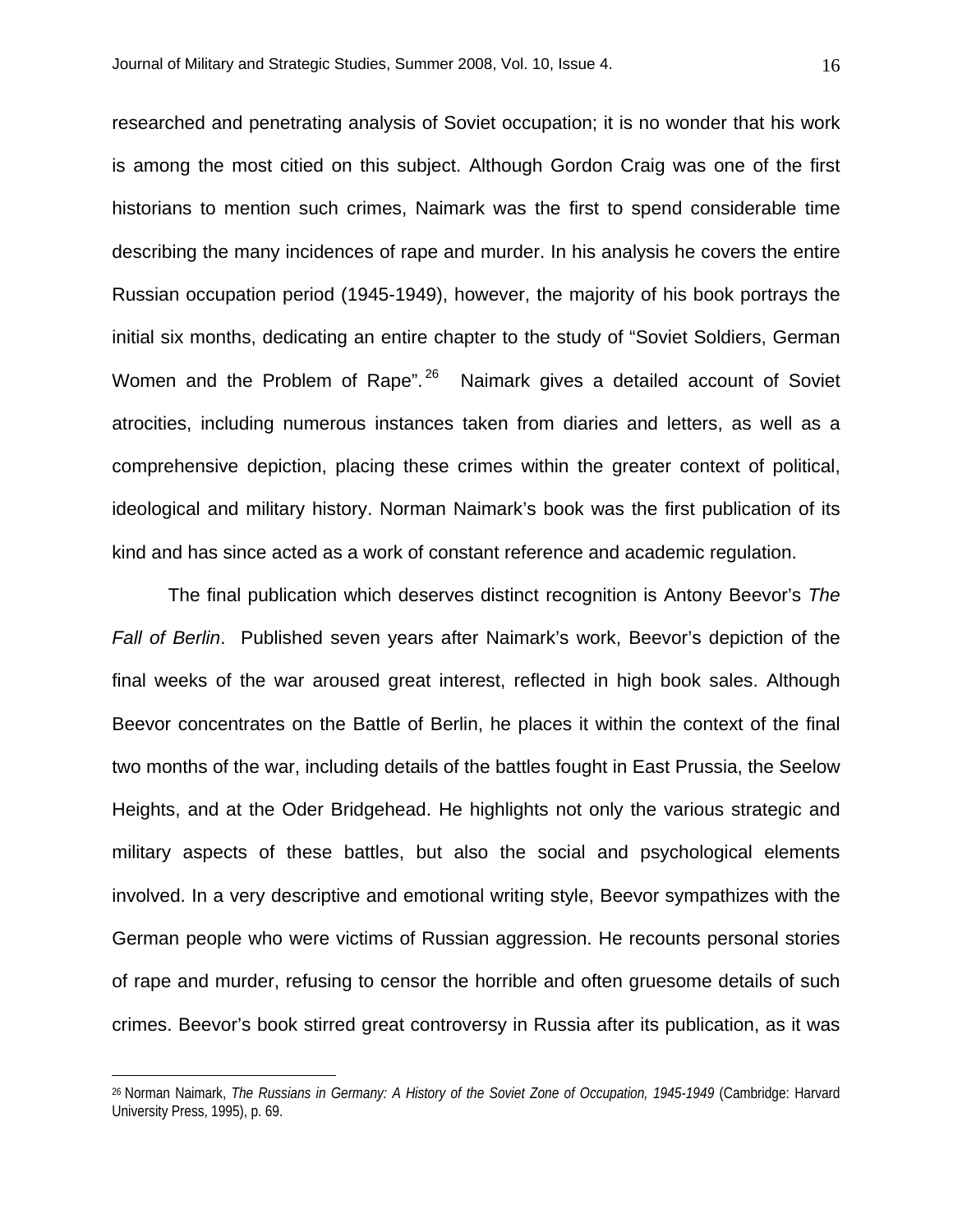accused of having over-exaggerated such crimes and presenting the Soviet soldier as "drunken, out of control and sexually repressed". $27$  Despite such criticism, Beevor's emotional depiction of the crimes committed against German civilians drew much public attention and brought this topic to the forefront of historical interpretation. The accuracy of his writing has been challenged; however, it has provoked further analysis and has instigated scholarly debate.

## --------------

 $\overline{a}$ 

These three notable publications have acted as a framework from which this recently revived historical topic has grown. Either through creating an accurate context from which to understand these crimes, by introducing new archival information and challenging decades of traditional scholarly writing, or by bringing details to public light, all scholarly works and subsequent debates of the past fifteen years have been largely influenced by these three sources.

During the Soviet occupation of Germany in the late 1940s, Russian war crimes were scarcely discussed and rarely questioned. The few questions that *were* raised brought only dim light to the topic and searched only for acknowledgement that the atrocities had actually occurred. However, with the emergence of a new generation of scholarly writing and the revival of this historical topic, a new set of questions has been postulated, the first of which proves to be the most diverse and complex of them all; why did the Russians behave so savagely in Germany in 1945? Although the answer might seem simple, recent scholarly works have produced numerous responses to this question, along with various debates regarding the degree of application.

<span id="page-16-0"></span><sup>27</sup> James Mark, "Remembering Rape: Divided Social Memory and the Red Army in Hungary 1944-1945," *Past & Present* 188 (2005): p. 134.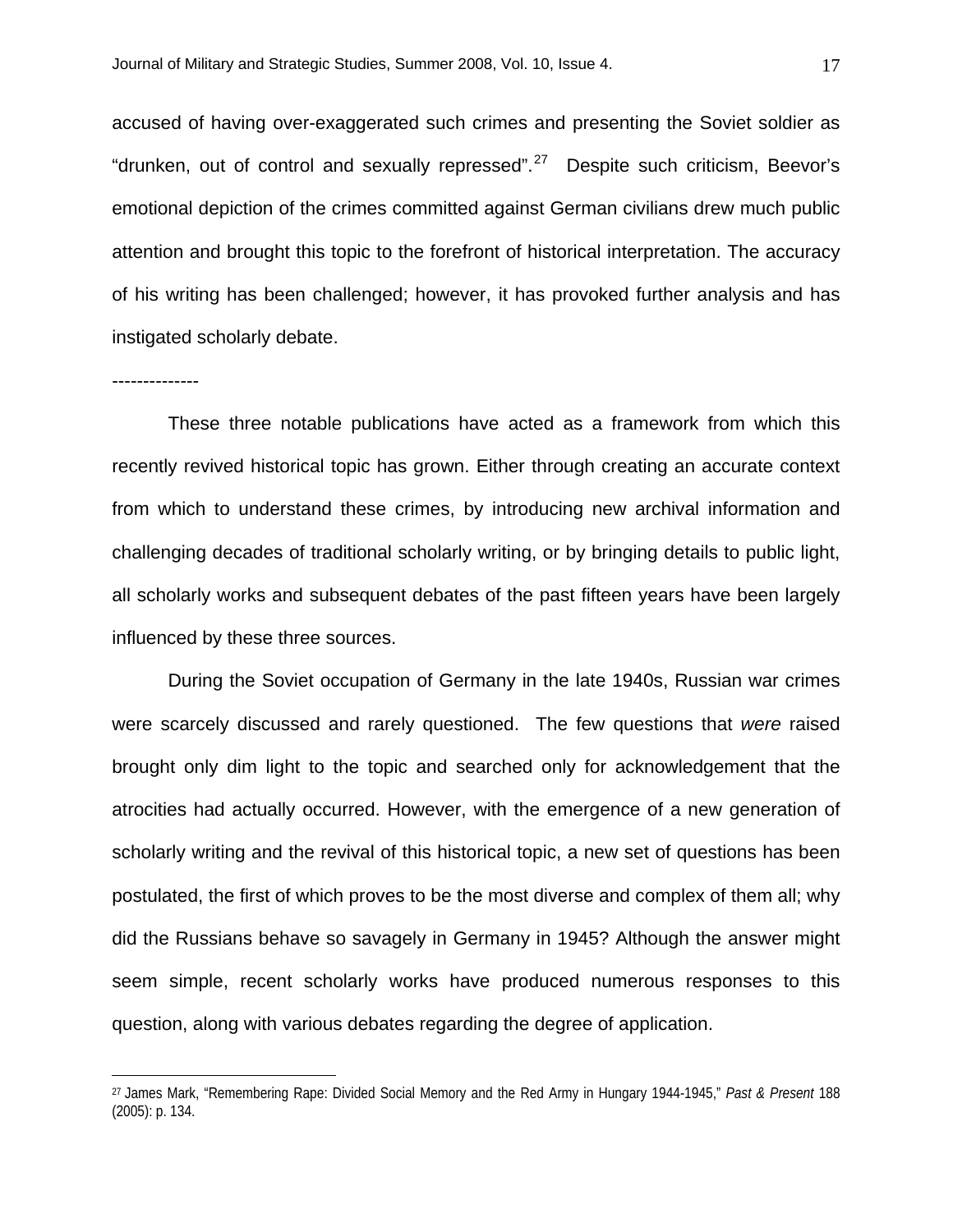Revenge and the act of retribution has been the most popular answer to this first question, as nearly every relevant written work and publication mentions this motivation. Early Soviet propagandists highlighted this aspect of revenge as did works by Gordon Craig and Andreas Hillgruber. The British historian Christopher Duffy, in his book *Red Storm on the Reich,* explains this "cycle of revenge". He argues that Soviet soldiers were personally affected by the German atrocities in the east, as many of their own villages and families had been the victims of such crimes. $28$  He also makes reference to the hundreds of thousands of Russian POWs who, after being liberated by their fellow Soviets, joined in the offensive against Germany.<sup>[29](#page-17-1)</sup> Norman Naimark adds to this popular argument, noting that observing officers encouraged such emotions of revenge. In January 1945, Marshal Zhukov, high commander of the Red Army, proclaimed to his troops on the Belorussian Front, "Woe to the land of the murderers, we will get our terrible revenge".<sup>[30](#page-17-2)</sup>

 Many German scholars have also suggested this motivating force of Russian retaliation. In both Rolf-Dieter Müller's *Hitler's War in the East: A Critical Reassessment* and Ingrid Schmidt-Harzbach's *Eine Woche im April, 1945*, distinct comparisons are made between the German and Russian occupations, including crimes committed against civilian populations. Müller contends that the common Russian soldier had been witness to the German crimes in the east and that when they, in turn, reached German soil they intended to "return the favor".<sup>[31](#page-17-3)</sup>

<span id="page-17-0"></span><sup>28</sup> Duffy, p. 273.

<span id="page-17-2"></span><span id="page-17-1"></span><sup>29</sup> Ibid., p. 274.

<sup>30</sup> Naimark, p. 72.

<span id="page-17-3"></span><sup>31</sup> Müller, p. 283.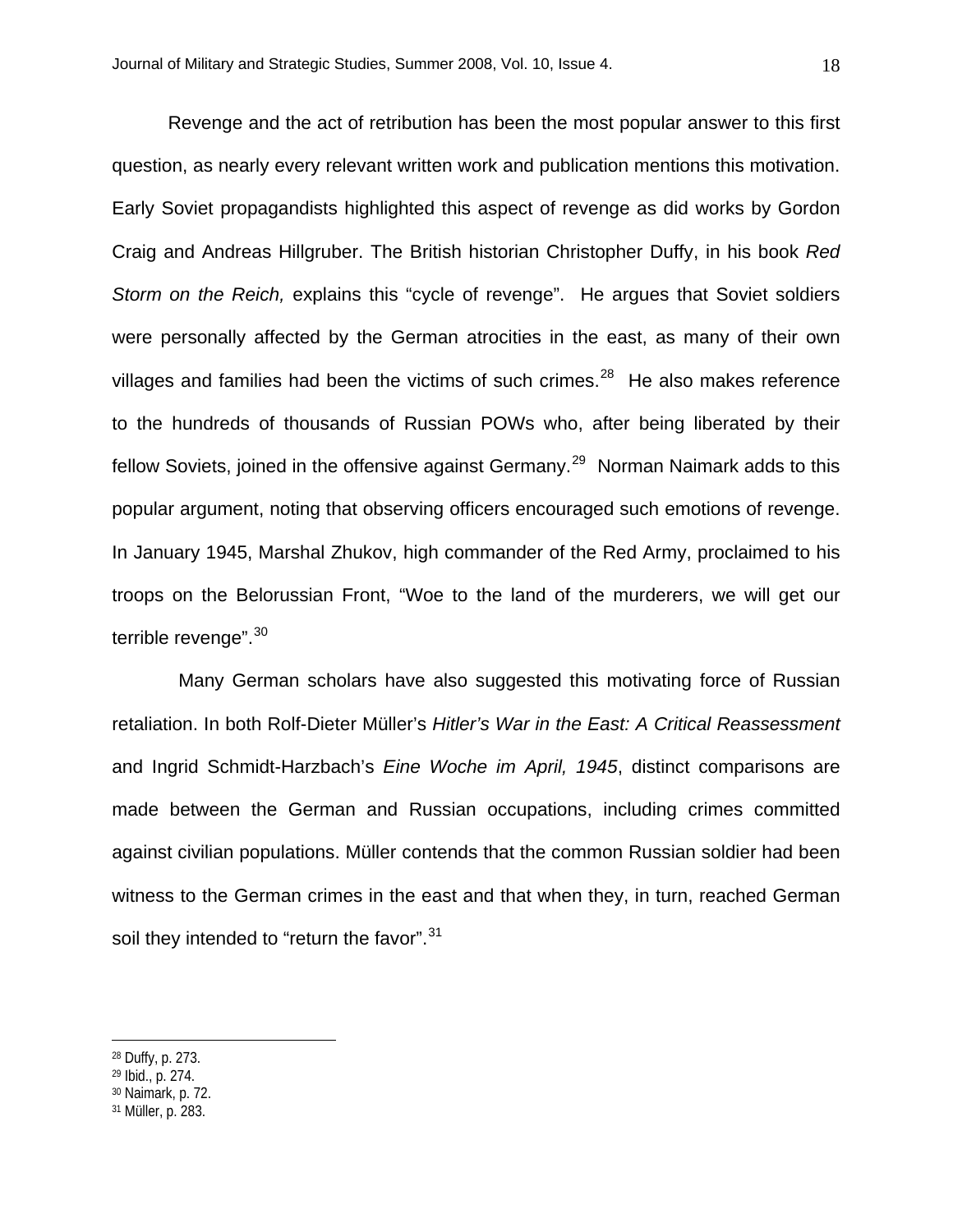Although the majority of current historians agree that revenge played a significant role in the atrocities, there has been some debate over the degree to which these emotions influenced the actions of Russian soldiers. Antony Beevor argues that although many Russians did feel the need to inflict similar pain and suffering on the Germans, this was not the driving force behind such crimes. Instead he argues that the majority of soldiers were trained not to keep a so-called "book of revenge".<sup>[32](#page-18-0)</sup> He makes the point that Soviet officers organized regular meetings in order to discuss topics such as the "the honor and dignity of the Red Army warrior" and how to "correctly understand the problem of taking revenge".  $33$  In his analysis, Beevor does not overlook the possible fallacy of these orders; however, his work does create a plausible argument from which to challenge the established belief that the "revenge factor" was the essential impetus in the Russian crimes committed against civilians.

Ideological indoctrination and the implementation of Soviet propaganda stands as another popular means by which historians have approached the study of Russian crimes. Similar to motivations of revenge and retribution, the role of propaganda has also been widely accepted in scholarly works, again with some emphasizing its influence more than others. Norman Naimark, who underlines the psychological aspects of warfare, writes on the Jewish-Soviet propagandist Ilya Ehrenburg and his "chants of ritual hatred for the Germans". $34$  Christopher Duffy furthers this account, claiming that Ehrenberg and the Soviet propaganda machine infiltrated the minds of the Russian soldier in every way possible; putting up posters in villages and alongside roads, dropping leaflets from planes, circulating newspapers, and broadcasting radio

<span id="page-18-0"></span><sup>32</sup> Naimark, p. 72.

<span id="page-18-1"></span><sup>33</sup> Beevor, p. 327.

<span id="page-18-2"></span><sup>34</sup> Naimark, p. 72.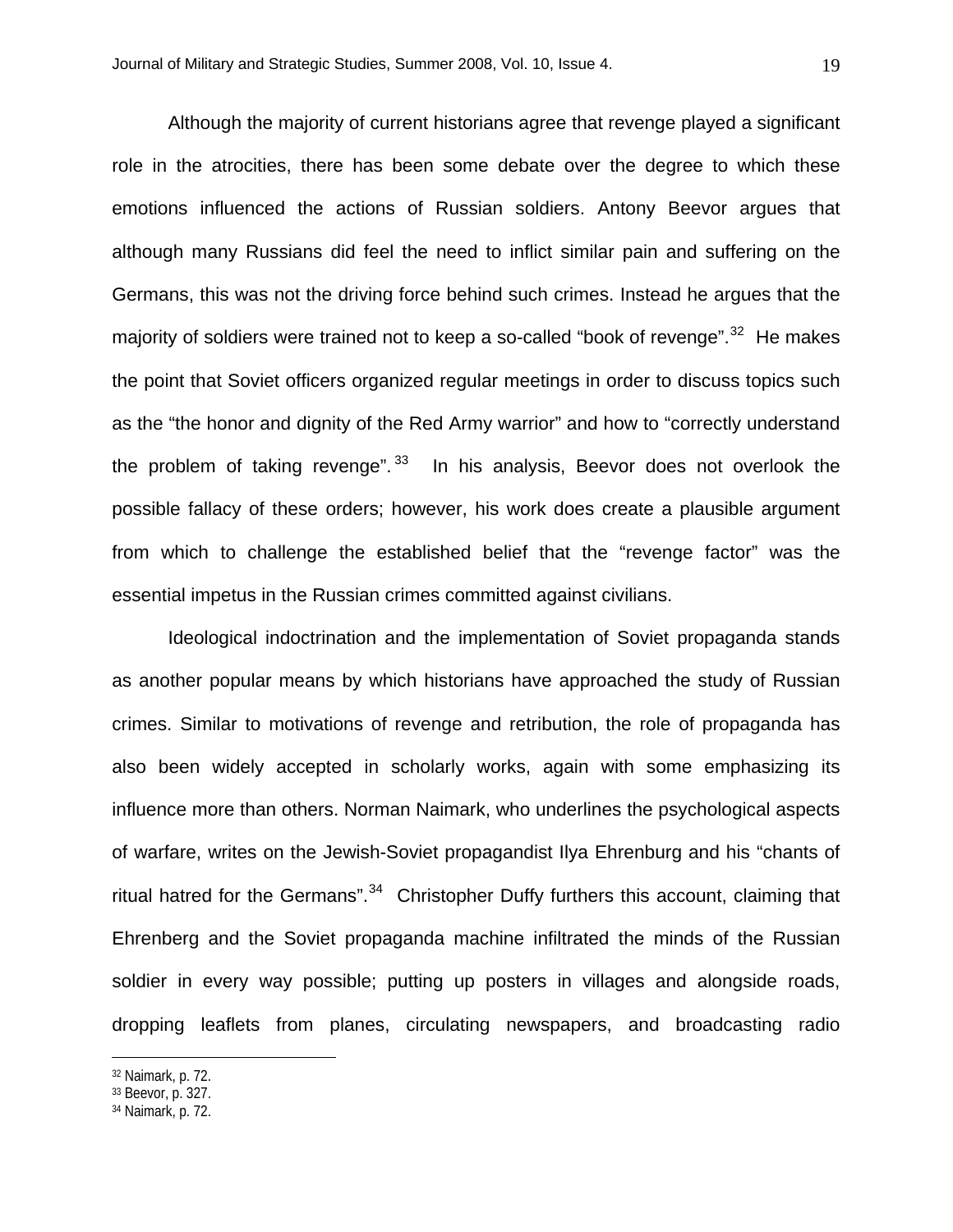transmissions.<sup>[35](#page-19-0)</sup> In one of Ehrenberg's leaflets he writes; "Now we understand the Germans are not human…let us kill. If you do not kill a German, a German will kill you. He will carry away your family, and torture them in his damned Germany. If you have killed one German, kill another".[36](#page-19-1)

The renowned military historian Tony Le Tissier emphasizes, much more than other scholars, this role of propaganda in both his 1996 book *Zhukov at the Oder*, as well as his more recent work *With Our Backs to Berlin*. He highlights the enthusiastic response that the "primitive peasant soldier" gave to Soviet propaganda and how it fuelled an already established hatred for their enemy. However, Le Tissier also contends that these programs of indoctrination were not simply established to encourage hatred and aggression towards the German people, but also to instill confidence in the Russian soldier and to discourage German resistance.<sup>[37](#page-19-2)</sup> Le Tissier confesses that these programs did result in the murder and rape of thousands of Germans, but that such atrocities were never orchestrated or desired by Soviet planners, at least not during the final months of the war. $38$  In light of this point, it would seem that there is still work to be done with regards to the study of Soviet propaganda and its role as a motivator for Russian crimes.

In more recent years, a number of new perspectives have begun to formulate, some of which are of great value and should have substantial influence on the future study of Russian war crimes and in understanding the motivations behind such

<span id="page-19-0"></span><sup>35</sup> Duffy, p. 274.

<span id="page-19-1"></span><sup>36</sup> Ibid.

<span id="page-19-2"></span><sup>37</sup> Le Tissier, p. 147.

<span id="page-19-3"></span><sup>&</sup>lt;sup>38</sup> During the final stages of the war, once Russian victory was apparent, Soviet planners and propagandists began to shift their resources away from a program of "winning the war at all costs" and looked more at the necessary tools and actions needed to accommodate future occupation. For more on this shift in policy see Evan Mawdsley, *Thunder in the East: The Nazi-Soviet War, 1941-1945* (London: Hodder Education, 2005).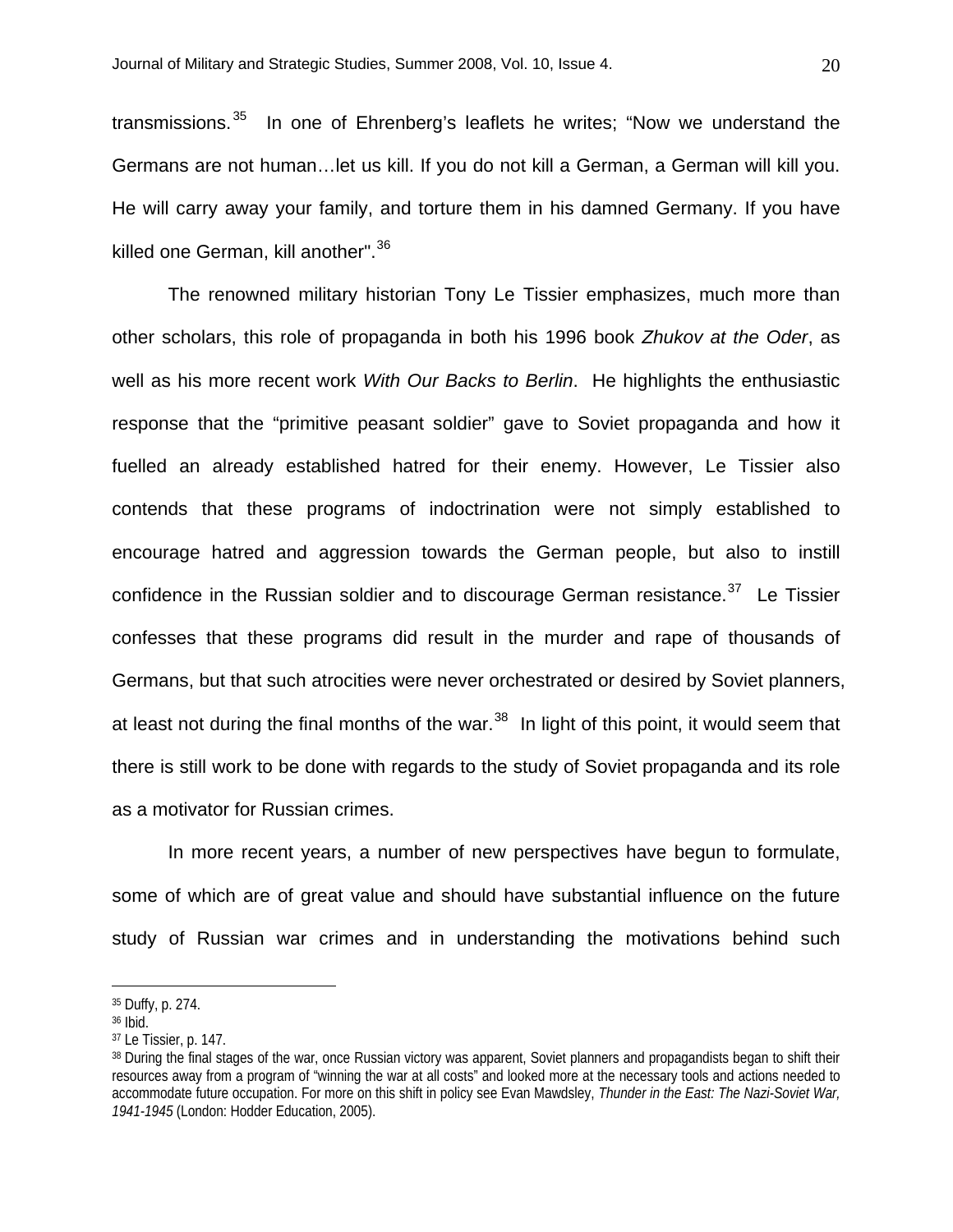atrocities. One such argument is the role that Soviet officers played in the crimes against civilians. Le Tissier explains that the Red Army relied solely on their officer corps to maintain discipline, rather than on the "Non-Commissioned Officers backbone" found in most other national armies. $39$  He argues that due to this system of remote authority, Soviet officers were unable to sustain obedience among their soldiers, leading to widespread acts of looting, rape and murder. Beevor also examines the impact that officers had on the crimes committed against civilians; however, he emphasizes a very different point. Beevor contends that the majority of Soviet officers, not only lacked authority over their troops, but also participated in the acts of violence and mistreatment of German civilians themselves. He argues that maintaining discipline through political exhortation was "doomed to failure" and therefore many officers submitted to such crimes, often mailing looted valuables back to their families in Russia and entertaining a German "mistress".<sup>[40](#page-20-1)</sup> However, Beevor's depiction of Soviet officers has been recently challenged in new works such as James Mark's "*Remembering Rape: Divided Social Memory and the Red Army in Hungary, 1944-1945"*. Drawing exclusively from personal interviews, Mark highlights various incidences in which "friendly" Soviet officers were encountered. He also explains that many civilians experienced no maltreatment from Soviet soldiers whatsoever and that a "Russian fear" was not as widespread as Beevor has suggested.<sup>[41](#page-20-2)</sup> As Mark concentrates his studies on the Soviet crimes committed in Hungary and Romania, a closer analysis of the German experiences of Soviet officer discipline has yet to be undertaken.

<span id="page-20-0"></span>39 Ibid., p. 18.

<span id="page-20-1"></span><sup>40</sup> Beevor, p. 29.

<span id="page-20-2"></span><sup>41</sup> Mark, p. 136.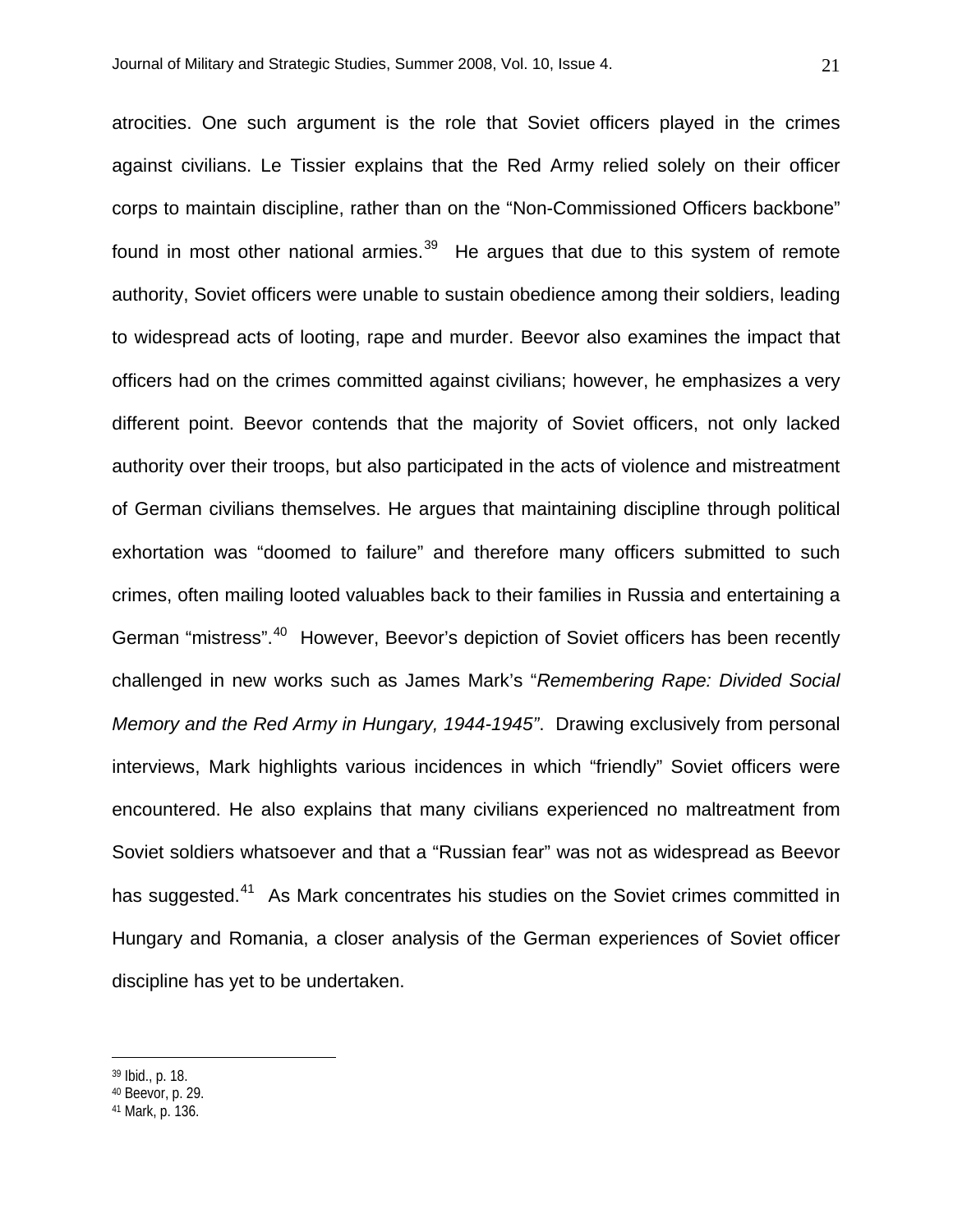Another perspective which has developed in recent years involves the influences of sexuality, an interpretation which has been confined to the studies of Antony Beevor. In this unique and somewhat unusual line of reasoning, Beevor depicts the Russian soldier as an individual driven by primitive male sexuality. He argues that incidences of rape were not necessarily committed out of hatred or revenge, but instead soldiers treated women in Germany as "sexual spoils of war". $42$  Beevor points out that the majority of rapists did not demonstrate gratuitous violence towards their victims; instead it seems that they were satisfying only a sexual desire and a psychological need to assert their dominance. He concludes that these trends suggest that there is a "dark area of male sexuality which can emerge all too easily, especially in war, when there are no social and disciplinary restraints".<sup>[43](#page-21-1)</sup> Beevor ties his study of sexual influences to the ideological beliefs of communism. He argues that sexual freedom was subject for lively debate within Communist Party circles during the 1920s and that Stalin ensured that Soviet society depicted itself as virtually asexual. $44$  This new doctrine led to the complete suppression of sexual education as well as forms of public affection. Beevor therefore argues that most ill-educated Red Army soldiers suffered from sexual ignorance and possessed "unenlightened attitudes towards women".<sup>[45](#page-21-3)</sup> This sexual perspective to the question of why Russian soldiers committed crimes against civilians is a confined study and has yet to attract further scholarly interest. However, there has been considerable work produced in recent years on more general topics, such as the

- <span id="page-21-2"></span>44 Ibid., p. 32.
- <span id="page-21-3"></span>45 Ibid.

<span id="page-21-0"></span><sup>42</sup> Beevor, p. 28.

<span id="page-21-1"></span><sup>43</sup> Ibid., p. 327.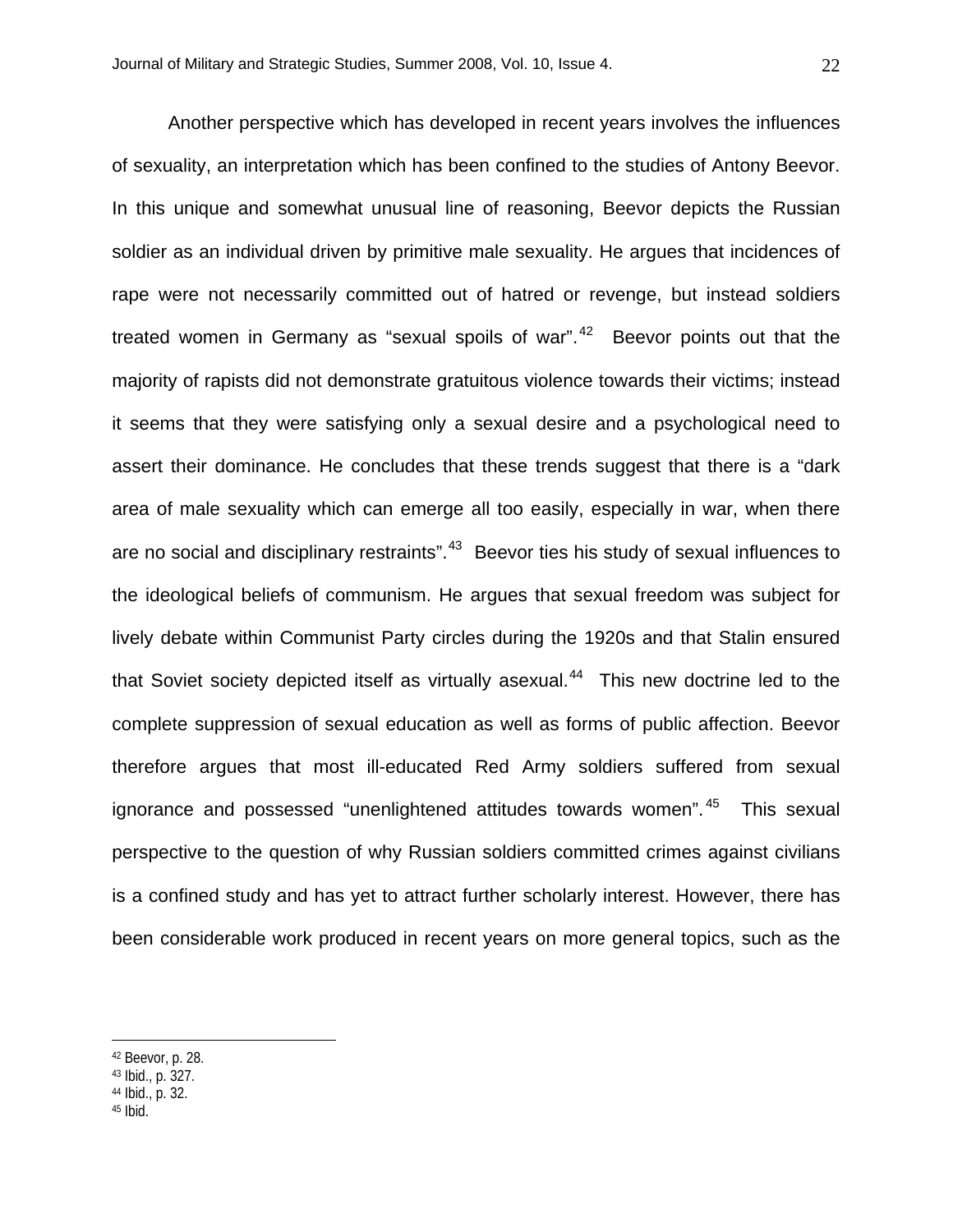sexual practices of wartime soldiers and the psychological aspects of masculinity in the military.<sup>[46](#page-22-0)</sup>

The second question which has dominated the recent study of Russian crimes has resulted in a more distinct argument. It revolves around the subject of rape and of the women who endured such crimes in Berlin and in other parts of eastern Germany. Although the utter ferocity and degrading nature of this crime is not contested, there has been considerable scholarly debate as to how the German women who fell victim to such crimes are to be portrayed in historical writings. The question asked is to what degree German women should be depicted as "victims" given there devout support of the Nazi government. Were they purely innocent bystanders who were ravaged by a foreign enemy or were they in truth such strong Nazis supporters that they shared the collective German guilt? Both of these arguments hold some truth, crimes such as rape produce definite victims and the majority of German women were also supporters of the Nazi regime. The scholarly debate which has developed does not suggest that only a single depiction in necessary, instead it seeks to determine which is of greater importance.

Initial debate on the perception of rape and of its victims began in the 1980s, revolving around the work of two prominent historians; Gisela Bock, a feminist historian from the Freie Universität in Berlin and Claudia Koonz, a historian of Nazi Germany from Duke University in the United States. In this *Historikerinnenstreit<sup>[47](#page-22-1)</sup>* (Women Historians' Dispute), as it would later be called, Bock professes to the belief that above

<span id="page-22-0"></span><sup>46</sup> Some such works include: Joseph Lunn, 'Male Identity and Martial Codes of Honor: A Comparison of the War Memoirs of Robert Graves, Ernst Jünger, and Kande Kamara', in *The Journal of Military History*, Vol. 69, No. 3 (July 2005), pp. 713-735 and Annette Timm, 'Sex with a Purpose: Prostitution, Venereal Disease, and Militarized Masculinity in the Third Reich', in *Journal of the History of Sexuality*, Vol. 11, No. 1/2 (Jan.-Apr. 2002), pp. 223-255.

<span id="page-22-1"></span><sup>47</sup> Stuart Liebman, "After the Fall: Women in the House of the Hangman," *Liberators Take Liberties* (1994): p. 7.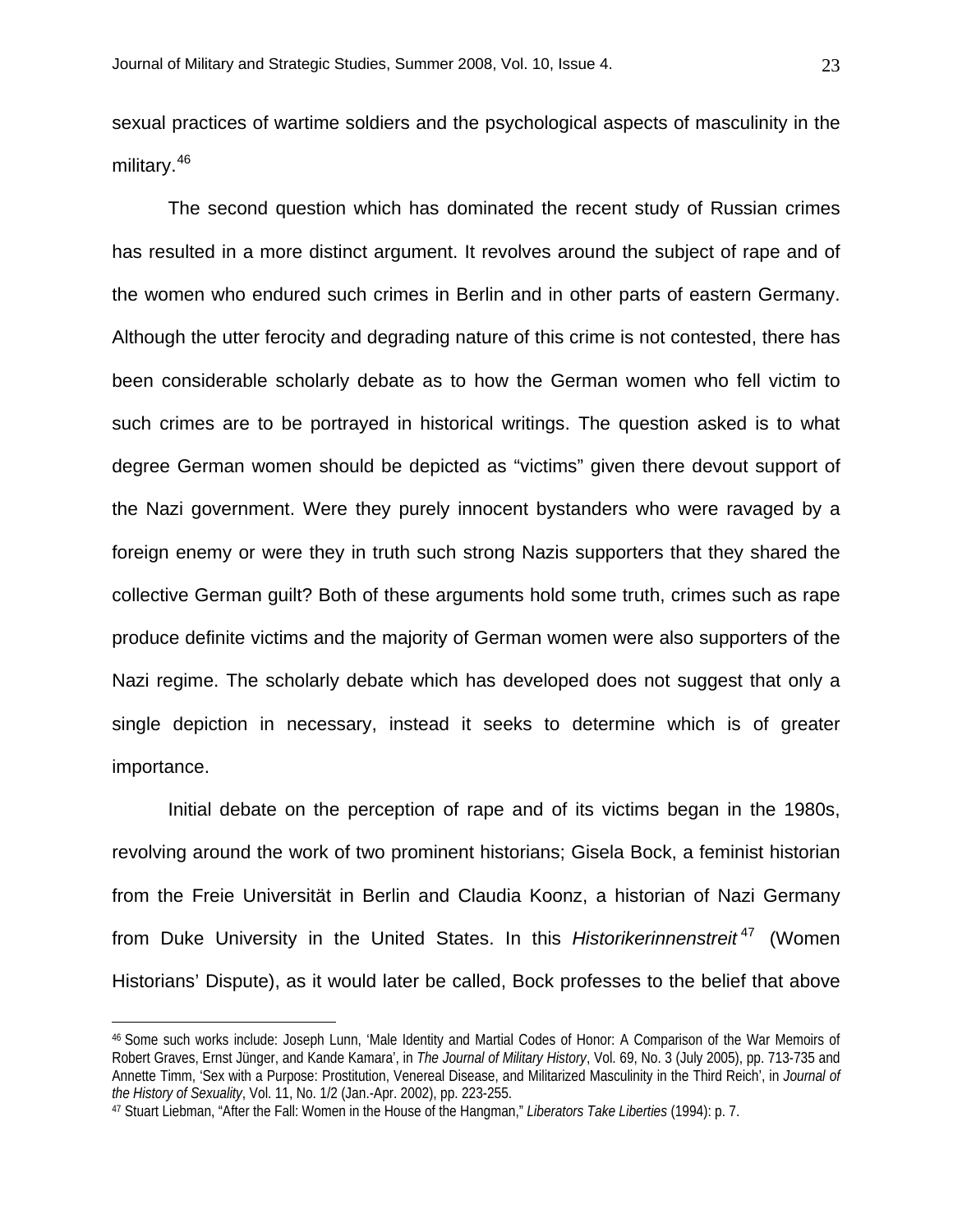all German women were *Opfer* (victims) while Koonz argues they were foremost *Täter* (perpetrators). In "*Racism and Sexism in Nazi Germany: Motherhood, Compulsory Sterilization and the State*", Bock argues that all German women in the Third Reich were victims of both racism and sexism, regardless of their roles as perpetrators.<sup>[48](#page-23-0)</sup> She maintains that the physical and psychological attacks which were inflicted on women of the Third Reich takes precedence and that other factors, including ideological beliefs or possible remnants of guilt, are of little importance. Koonz disagrees with Bock's assessment of rape and on the degree of popular support women had for the Nazis. She argues that although the crimes committed against German women were atrocious and that no degree of collaboration could make them excusable, they cannot be displaced from the other crimes which occurred at the end of the war. In her book *Mothers in the Fatherland: Women, the Family, and Nazi Politics*, Koonz argues that German women were devoted followers of the Nazi regime and that they were just as much perpetrators as were German men. She states that in order to accurately depict the atrocities committed by Russian troops, the same degree of "victimization" would have to be applied to the thousands of male civilians who succumbed to Soviet crimes during the final months of battle.

In response to this continued debate and with hopes to further its discussion, the American historian Atina Grossman has recently published her article "*A Question of Silence: The Rape of German Women by Occupation Soldiers*". In this controversial work, Grossman highlights the inaccuracies in past research and the often overlooked factors involved in the study of the rape of German women by Russian soldiers. She

<span id="page-23-0"></span><sup>48</sup> Gisela Bock, "Racism and Sexism in Nazi Germany: Motherhood, Compulsory Sterilization and the State," *Women and Violence* 8:3 (1983): p. 402.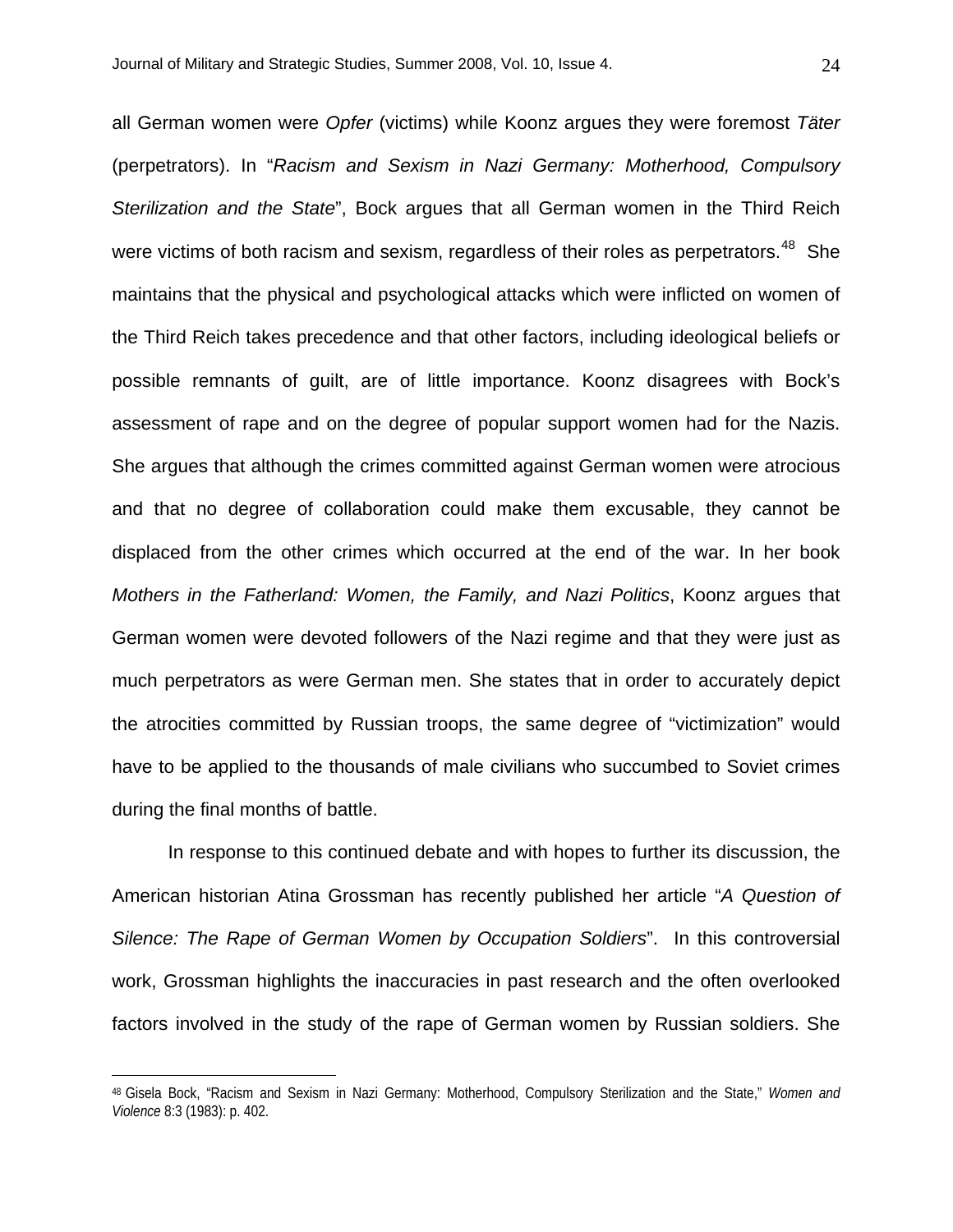argues that the "victim status" of Germen women has been, in recent years, overexaggerated and that the true number of rapes is most likely lower than what has previously been estimated.<sup>[49](#page-24-0)</sup> Grossman explains how many German women negotiated sex with occupied soldiers, usually for food and protection. She refers to translated memoirs, such as *Women in Berlin*, which depict such circumstances of negotiated sex and indistinct incidences of rape. Grossman agrees with Norman Naimark in that "it is highly unlikely that historians will know how many German women were raped by Soviet soldiers",<sup>[50](#page-24-1)</sup> however, in light of what she calls "competitiveness on the status of victims" and a "feminist agenda", she argues that these atrocities were most likely of a smaller number and the overall issue has been exaggerated.<sup>[51](#page-24-2)</sup> Although this debate still lingers in the works of scholars, there has been little response to Grossman's argument, one that she has included in her latest book *Crimes of War: Guilt and Denial in the Twentieth Century*.

The third question that has dominated the recent study of Soviet war crimes is more general and has developed into a broader question of biases and scholarly professionalism than that of a historical debate: Where does the blame fall? How are these crimes depicted in scholarly works and how is natural human sympathy towards the victims addressed? This question may seem to have a simple answer, that is, the Russians are to blame for they committed these crimes, however, some historians have suggested that the Germans must also bear some responsibility due to their similar behavior on the Eastern Front. In the past two decades historians have struggled to produce an unbiased and reasonable depiction of these atrocities, one which accurately

<u>.</u>

<span id="page-24-0"></span><sup>49</sup> Grossmann, p. 46.

<span id="page-24-1"></span><sup>50</sup> Naimark, p. 129.

<span id="page-24-2"></span><sup>51</sup> Grossman, p. 46.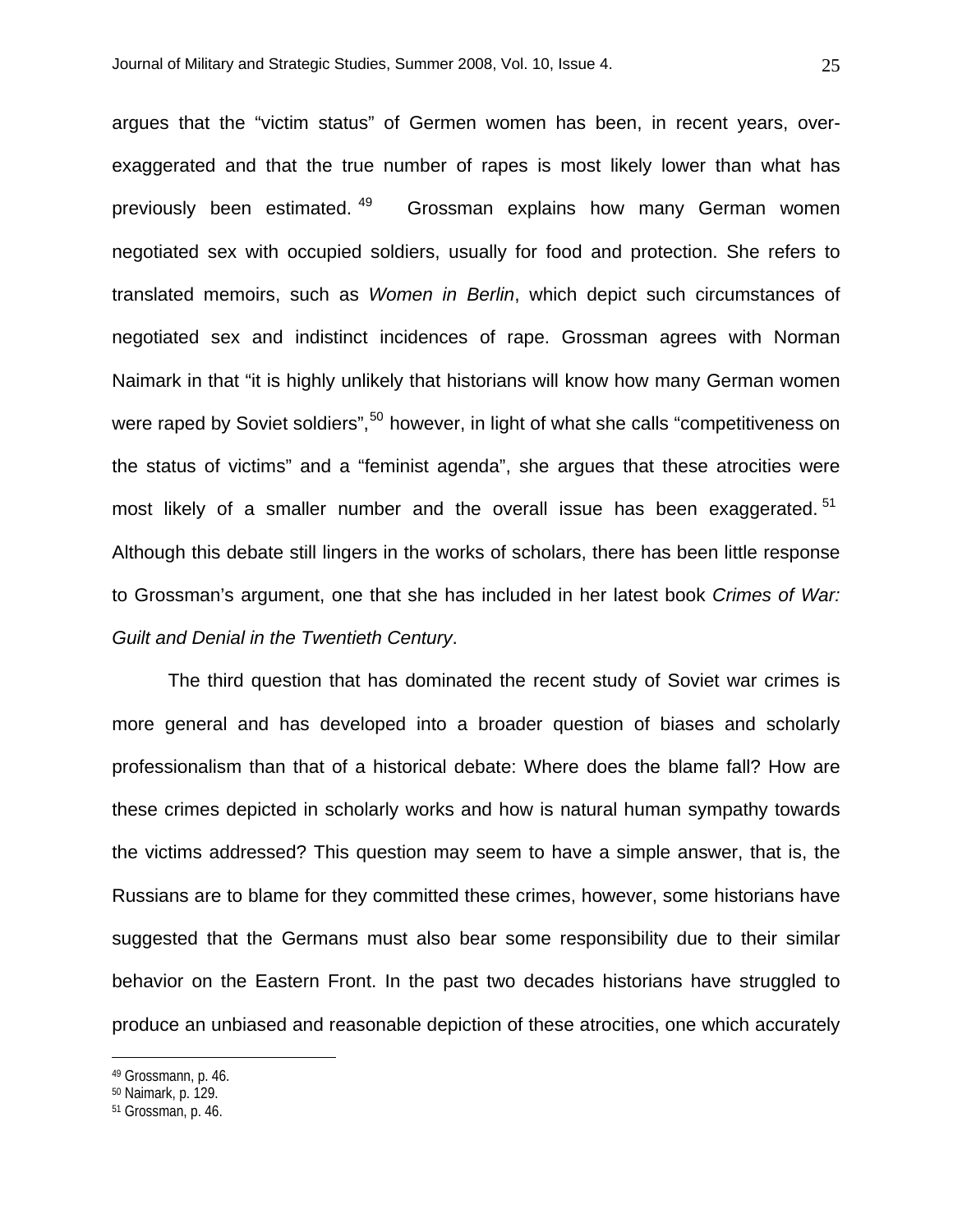illustrates the horrendous nature of Russian crimes against German civilians, but which also places these crimes within a broader context.

Immediately after the war and in the decades that followed, Soviet scholars, quite obviously, sympathized with Russian troops and their struggle to overthrown fascism. German compassion was not permitted and rarely discussed as concentration on war crimes revolved around Russian POWs and German concentration camps. In the 1960s, with the emergence of popular interest in the crimes of the Holocaust, this reluctance to sympathize with the Germans was reinforced. However, recent scholarly writings have challenged these pervasive stereotypes and have begun to show compassion for those who suffered at the hands of the Red Army. Interestingly, there has been a recent tendency for works to be overtly pro-German and largely sympathetic. There is absolutely no doubt that abhorrence for rape and murder and sympathy for the victims is universal and important, however, the tendency in many written works to ignore the greater context of the war and to disregard the fact that many Germans had supported or participated in similar atrocities against Russian civilians casts doubt on the comprehensiveness of the analysis.

Given the emotionally charged nature of these crimes it is no wonder that there has been difficulty in analyzing them in a dispassionate and systematic way. Instead, many historic studies have reflected the emotional reaction of their authors, sentiments such as anger, sympathy, and blame. Nevertheless, some authors, such as Norman Naimark, have been able to maintain a relatively unbiased perspective. Naimark compares both the German and Russian crimes on the Eastern Front while still concentrating on his topic of Russian occupation and describing the brutal details of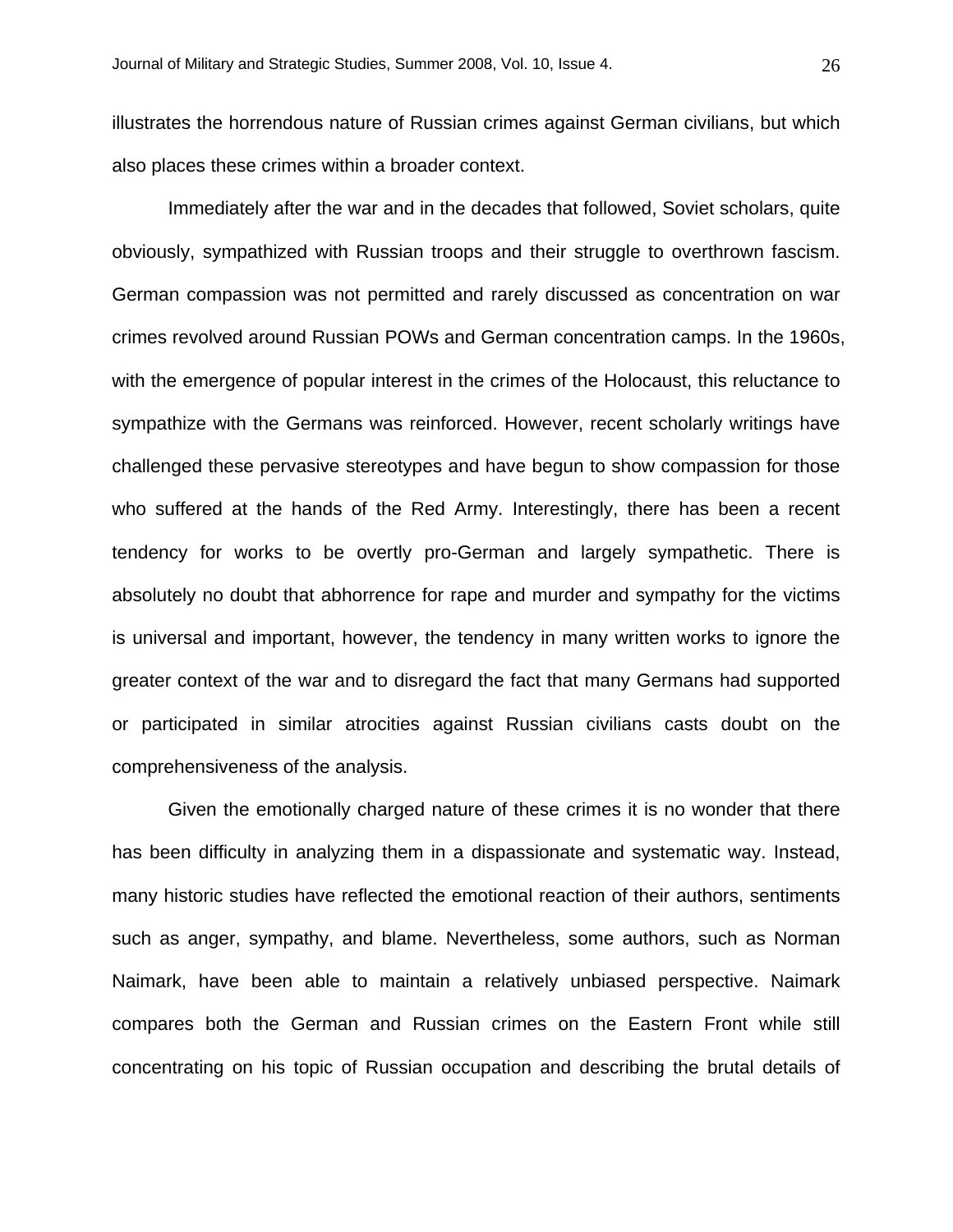crimes inflicted by the Soviet troops. Such neutral depictions can also be found in the works of Bartov and Müller. Other, more emotional writers, such as Antony Beevor and Christopher Duffy, seem to place considerable blame on the Soviet soldiers without properly acknowledging the context in which these crimes were committed. They refuse to place any guilt or significant responsibility on the Germans, making only vague comparisons to the crimes committed by the Wehrmacht in the east. Alfred-Maurice de Zayas' book *A Terrible Revenge: The Ethnic Cleansing of the East European Germans, 1944-1950* also directs blame on the Soviets and concentrates only on what critics have called a "victim-perspective".<sup>[52](#page-26-0)</sup> De Zayas gives disturbingly accurate details of the crimes that occurred in East Prussia and in Berlin, but despite his title, he makes few parallels between the two sets of crimes which occurred on the Eastern Front. Although these accounts are important to document and a degree of sympathy towards the

victims is natural, assigning blame and relying solely on emotional description is not suitable for scholarly analysis.

This debate on the "assignment of guilt" has recently been taken in a new direction as the tendency for German sympathy has begun to lose momentum. Instead new scholarly works depict the Russian soldier in a more favorable light and the German crimes committed in the east against civilians and POWs are beginning to gain popular interest. James Mark accuses Antony Beevor of emphasizing the "role of the victim" in order to appeal to a British audience and to acquire higher book sales.<sup>[53](#page-26-1)</sup> He also criticizes Beevor for ignoring the German crimes which had been committed on the Eastern Front. Mark attempts to expel the illusion that all Russian soldiers were

<span id="page-26-0"></span><sup>52</sup> Rainer Ohliger, review of A Terrible Revenge. The Ethnic Cleansing of the East European Germans, 1944-1950, by Alfred-Maurice de Zayas*. H-Soz-u-Kult*, 19.02 (1997).

<span id="page-26-1"></span><sup>53</sup> Mark, p. 134.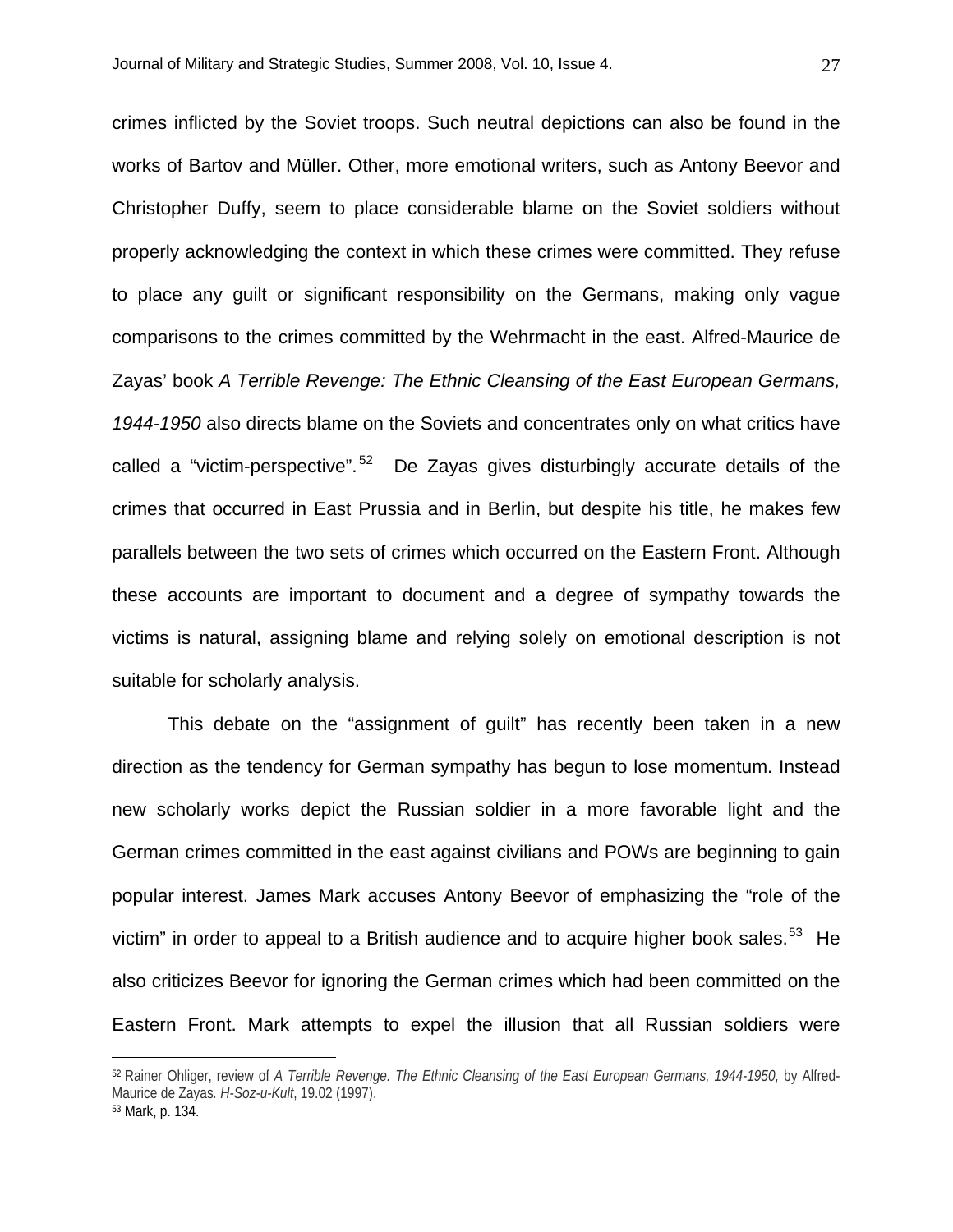"sexually repressed" and "out of control".<sup>[54](#page-27-0)</sup> Furthermore, Mark argues that the reason for such a heavy placement of blame on only the Soviets is partly due to nationalist agendas of post-war political groups. He contends that after the war many countries, such as West Germany and Hungary, in their search for identity, used the stories of Russian atrocities to further their national interest and strengthen anti-communist movements. [55](#page-27-1) This reevaluation of the "distribution of blame" is important to acknowledge and understand, for although the crimes committed against German civilians were atrocious and inexcusable, they may not have been accurately depicted in popular scholarly works and not placed properly within historical context.

----------

The three questions that have guided the study of this newly revived topic have helped to create a detailed analytical framework for scholarly debates. Despite such a barrage of scholarly works and relevant literature, the study of Russian crimes and German affliction is still, very much, in its infancy. This topic has only achieved popular interest during the past fifteen years and has been limited in both its investigation and its extent of academic research. Only few historians have attempted to tackle such a controversial and novel topic and those who have often incorporate its mention only into larger works on military or political themes. There is still much room for further analysis and there are many significant factors and essential sources which have yet to be fully developed.

There is a pressing need for literature and scholarly works on the subject of the Soviet offensive and on the experiences of soldiers by Russian academics. Current

<span id="page-27-0"></span><sup>54</sup> Ibid.

<span id="page-27-1"></span><sup>55</sup> Ibid., p. 140.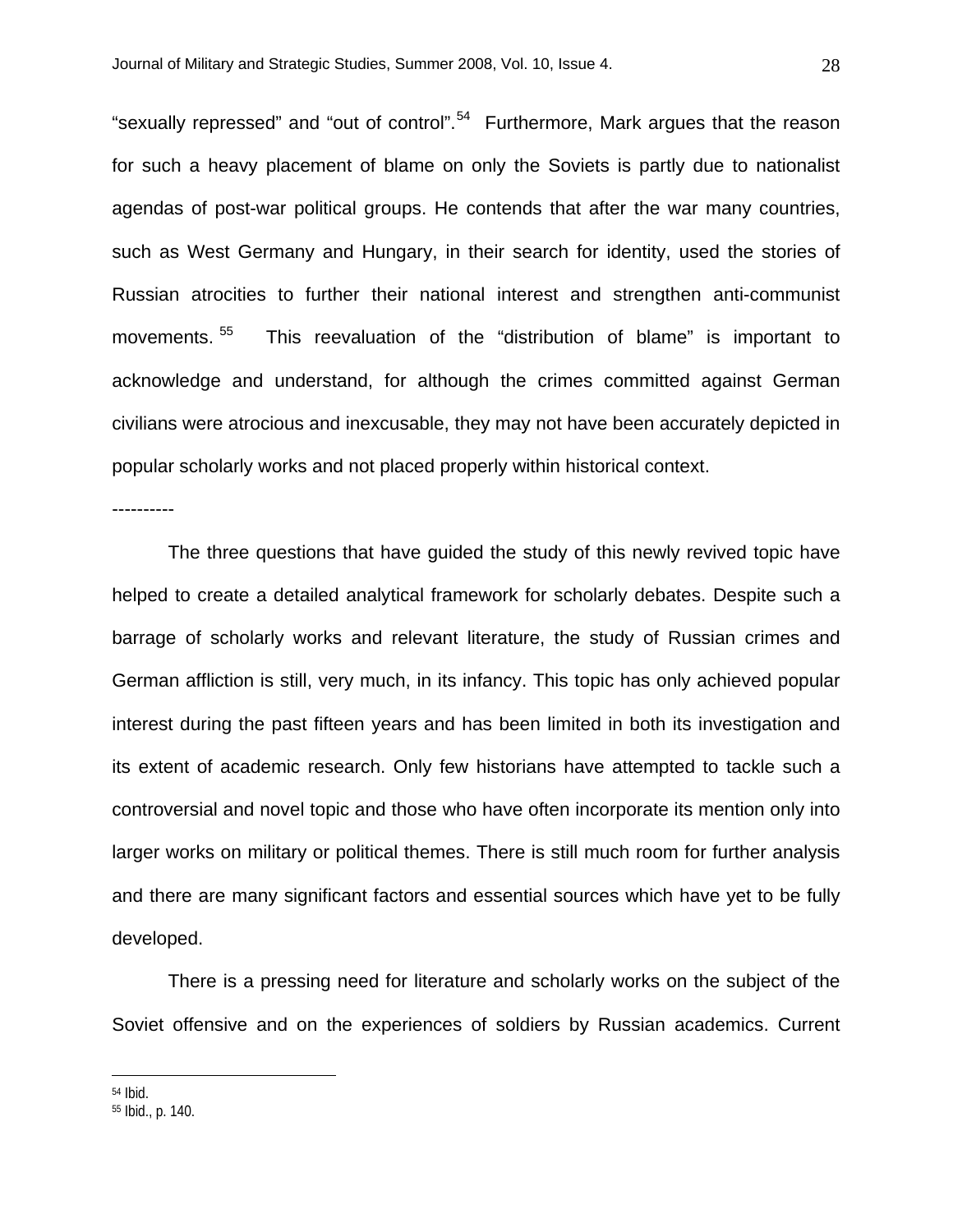writings are dominated by American, British and German historians and much of the Soviet account has been left to western interpretation and speculation. Of the few Russian publications that do mention the crimes committed against German civilians, such as Yelena Senyavskaya's *1941-1945*, very few are produced with an English translation. In their research many popular historians are forced to utilize only official letters and documents, written by Soviet officers and government agents, none of which give an accurate depiction of the crimes committed by the common Russian soldier. Due to literary censorship during the Cold War and the difficult task of acknowledging personal crimes, it is understandable that the memoirs and diaries of Red Army soldiers are relatively uncommon. However, with an increase of material written on related topics and with the encouragement of historical reassessment, hopefully a more liberal and socially adept range of literature will emerge, one which reveals a more intimate and relevant perspective.

There are also a number of specific topics in the study of Russian crimes which have yet to be properly evaluated, as available sources tend to concentrate only on specific incidences and few examples. Although the city of Berlin witnessed the brunt end of the atrocities it is only one area in which these crimes occurred, as the Soviet offensive was stretched along most of Eastern Europe. German regions such as East Prussia, Silesia and Pomerania also saw widespread cases of rape and civilian murder and in many ways these crimes were of a much more heinous nature. There is also very little mention of the Russian atrocities committed in other parts of Eastern Europe, such as Hungary and Yugoslavia, both of which endured similar brutal treatment and where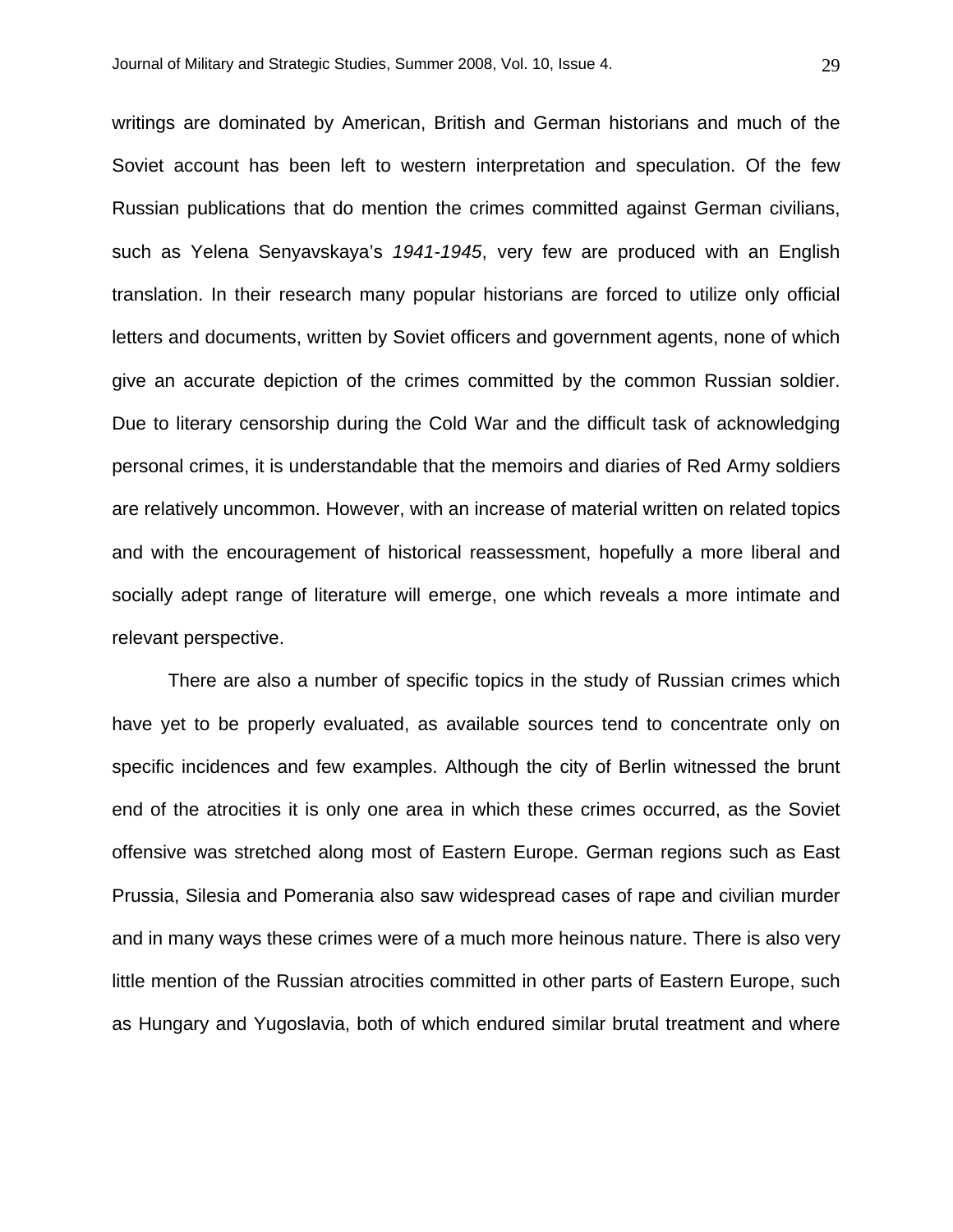tens of thousands of civilians were routinely executed.<sup>[56](#page-29-0)</sup> Scholarly interest also seems to concentrate, almost entirely, on incidences of rape, ignoring other crimes such as the torture and murder of civilians, widespread looting, and the treatment of prisoners of war. The study of rape in Germany during this period is still a significant subject and it deserves further investigation, however, other crimes must also be examined in closer detail. In this light, although recent works have produced valuable reassessments and posed important questions, there is still considerable work to be done in the study of Russian crimes and their impact on German civilians during the war.

<span id="page-29-0"></span><sup>56</sup> Ibid., 133.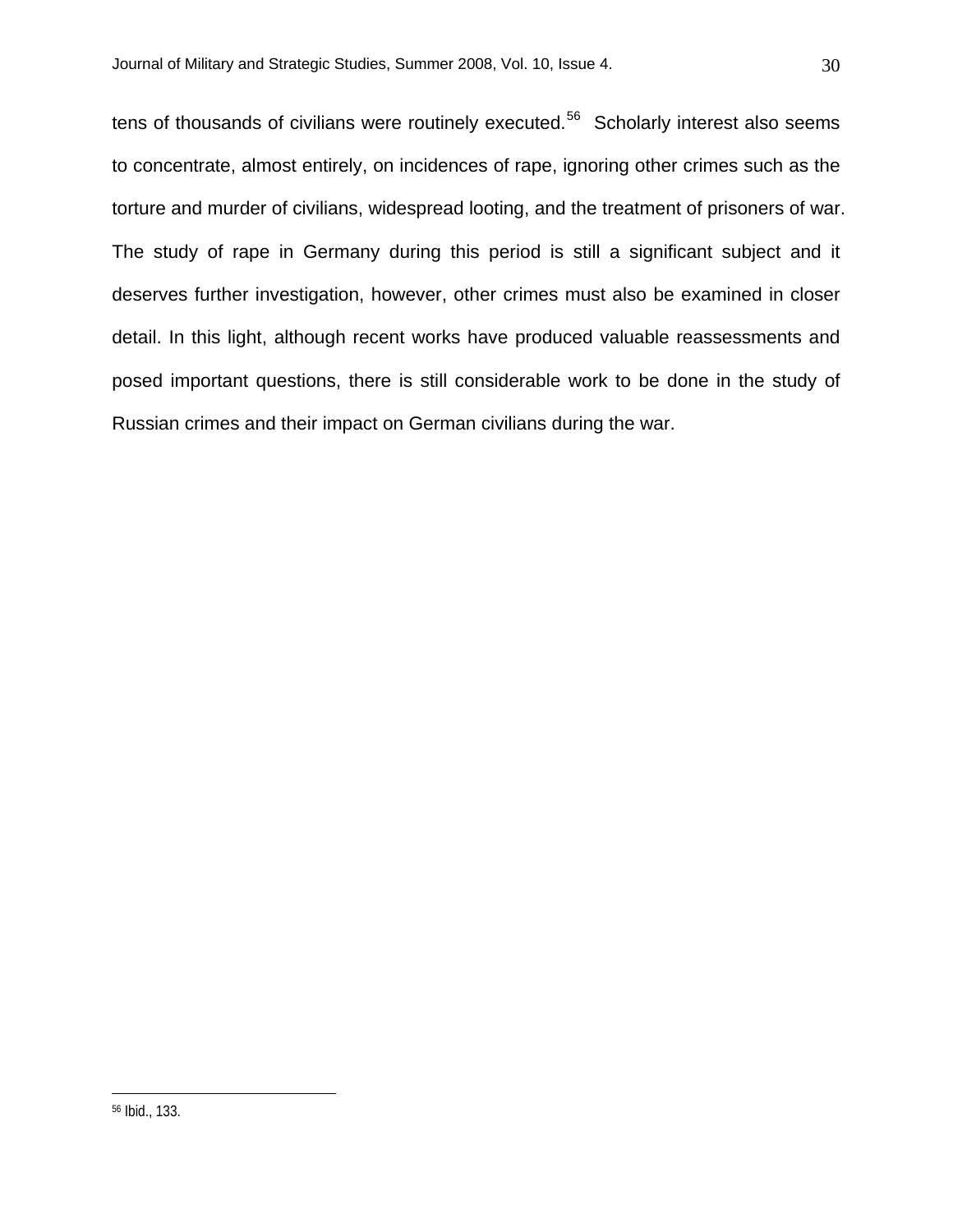## **Bibliography**

- Anonymous. *A Woman in Berlin, Eight Weeks in the Conquered City: A Diary*. Translated by Philip Boehm. New York: Henry Holt, 2000.
- Bartov, Omer. *Hitler's Army: Soldiers, Nazis, and War in the Third Reich*. New York: Oxford University Press, 1991.

\_\_\_\_\_\_. *The Eastern Front, 1941-45: German Troops and the Barbarization of Warfare*. 2<sup>nd</sup> Ed. Oxford: Palgrave, 2001.

Beevor, Antony. *The Fall of Berlin 1945*. New York: Viking, 2002.

- Blumentritt, Günter. *Effects of Fortification on Strategic Planning*. Historical Division, European Command, Foreign Military Studies Branch. 1947.
- Bock, Gisela. "Racism and Sexism in Nazi Germany: Motherhood, Compulsory Sterilization and the State." *Women and Violence*. 8:3 (1983): 400-421.

Craig, Gordon. *The Germans*. New York: Putnam Sons, 1981.

\_\_\_\_\_\_. "The War of the German Historians." *The New York Review of Books* 33:21-22 (1987): 27-38.

- De Zayas, Alfred-Maurice. *A Terrible Revenge: Ethnic Cleansing of East Germany, 1944-50*. New York: Palgrave, 1994.
- Drange, Georg Guenther. *Small-Unit Tactics*. Historical Division, European Command, Foreign Military Studies Branch. 1947.
- Duffy, Christopher. *Red Storm on the Reich: The Soviet March on Germany, 1945.* London: Routledge, 1991.
- Grossman, Atina. "A Question of Silence: The Rape of German Women by Occupation Soldiers." *Liberators Take Liberties* (1994): 42-63.

\_\_\_\_\_\_. *Crimes of War: Guilt and Denial in the Twentieth Century*. New York: W. W. Norton & Company, 2003.

Hillgruber, Andreas. *Germany and the Two World Wars*. Cambridge: Harvard University Press, 1981.

\_\_\_\_\_\_. *Zweierlei Untergang: Die Zerschlagung des Deutschen Reiches und das Ende des europäischen Judentums*. Berlin: W.J. Siedler, 1986.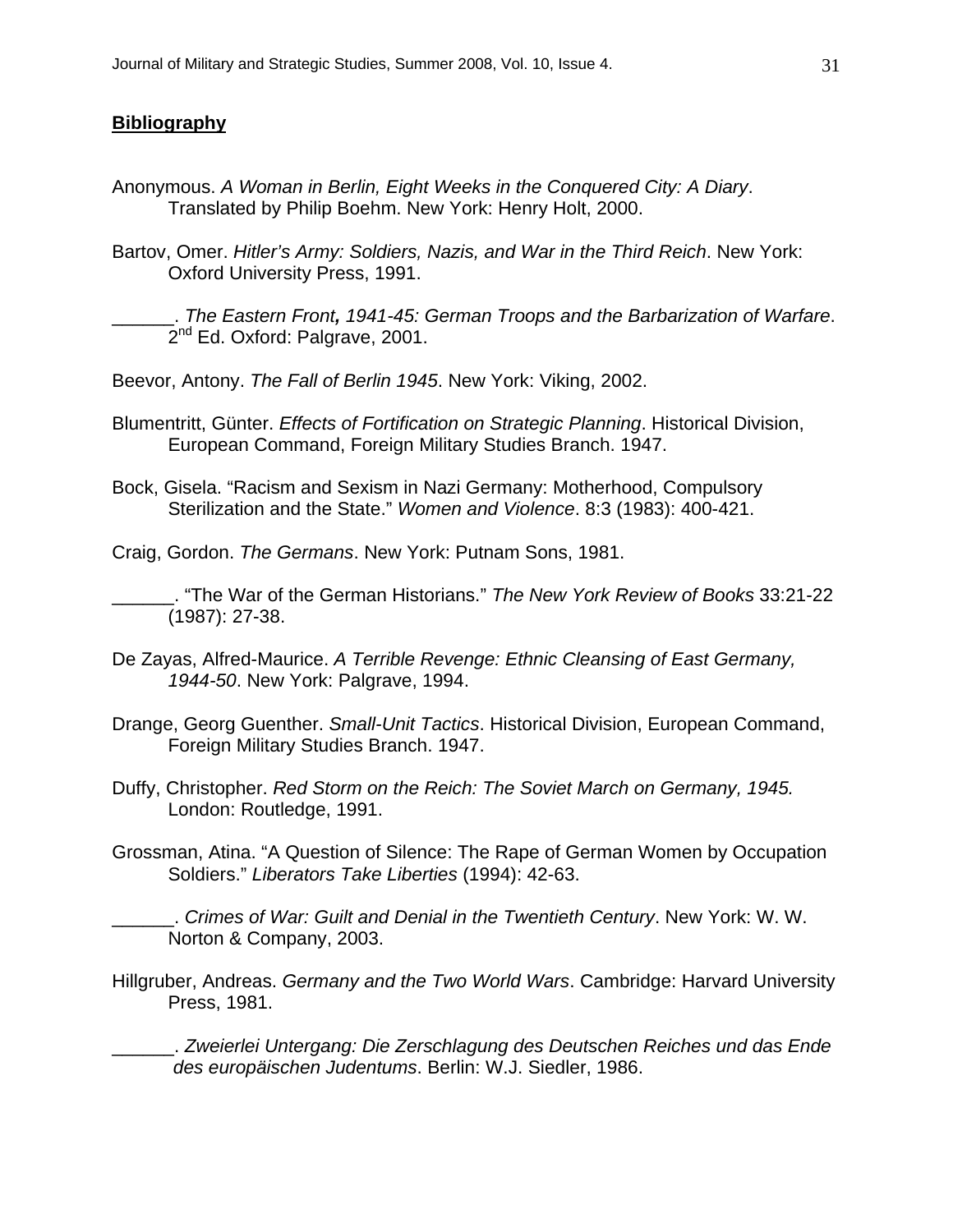- Koonz, Claudia. *Mothers in the Fatherland: Women, the Family, and Nazi Politics*. New York: St.Martin's Griffin, 1988.
- Kuby, Erich. *The Russians and Berlin, 1945*. New York: Hill and Wang, 1968.
- Le Tissier, Tony. *Zhukov at the Oder: The Decisive Battle for Berlin*. Westport: Praeger, 1996.

\_\_\_\_\_\_. *With Our Back to Berlin.* 2nd Ed. Gloucestershire: Sutton Publishing, 2005.

- Liebman, Stuart. "After the Fall: Women in the House of the Hangman." *Liberators Take Liberties* (1994): 4-14.
- Mark, James. "Remembering Rape: Divided Social Memory and the Red Army in Hungary 1944-1945" *Past & Present* 188 (2005): 133-161.
- Mawdsley, Evan. *Thunder in the East: The Nazi-Soviet War, 1941-1945*. London: Hodder Education, 2005.
- Müller, Rolf-Dieter and Gerd R.Ueberschar. *Hitler's War in the East 1941-1945, Critical Assessment.* Translated by Bruce Little. Oxford: Berghahn, 1997.
- Naimark Norman. "About 'the Russian' and About Us the Question of Rape and Soviet-German Relations in the East Zone." (unpublished paper) in *The Russians in Germany: A History of the Soviet Zone of Occupation, 1945-1949* (1995):132- 140.
- \_\_\_\_\_\_. *The Russians in Germany: A History of the Soviet Zone of Occupation, 1945- 1949*. Cambridge: Harvard University Press, 1995.
- Ohliger, Ranier. Review of *A Terrible Revenge. The Ethnic Cleansing of the East European Germans, 1944-1950,* by Alfred-Maurice de Zayas*. H-Soz-u-Kult*, 19.02 (1997).
- Rendulic, Lothar. *Army Group South*. Historical Division, European Command, Foreign Military Studies Branch. 1946.
- Schmidt-Harzbach, Ingrid. *Eine Woche im April, 1945*. Hamburg: Männerphantasien und Krieg, 1993.
- Seaton, Albert. *The Russo-German War*. 1<sup>st</sup> Ed. Westport: Praeger Publishers, 1970.

Senyavskaya, Yelena. *1941-1945*. Moscow: Frontovoe pokolenie, 1995.

Strawson, John. *The Battle for Berlin*. London: B.T. Batsford, 1974.